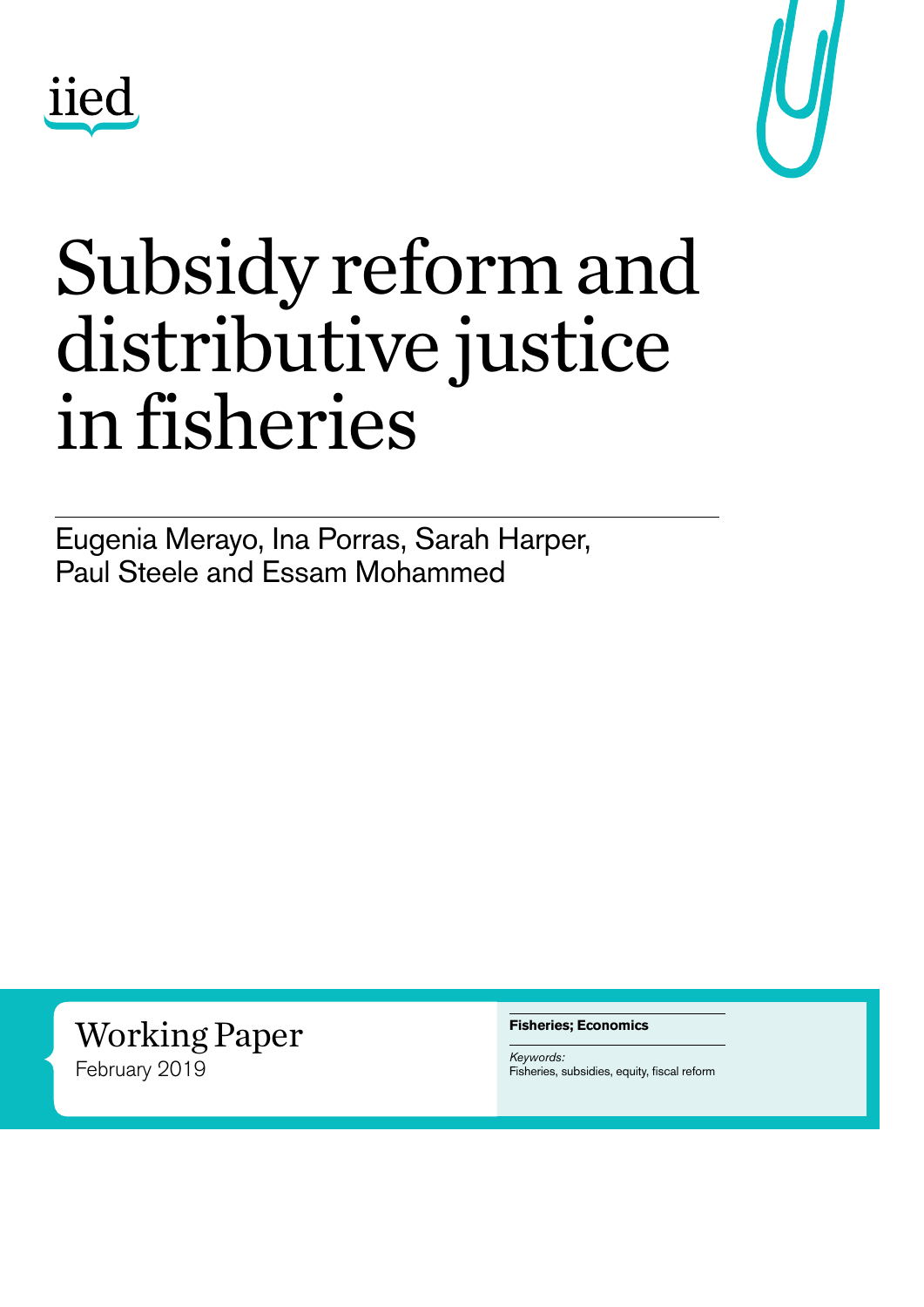#### About the authors

Eugenia Merayo, researcher, Shaping Sustainable Markets Group, [www.iied.org/users/eugenia-merayo](http://www.iied.org/users/eugenia-merayo)

Ina Porras, senior researcher, Shaping Sustainable Markets Group, [www.iied.org/users/ina-porras](http://www.iied.org/users/ina-porras)

Sarah Harper, PhD candidate, Fisheries Economics Research Unit, Institute for the Oceans and Fisheries, The University of British Columbia

Paul Steele, chief economist, Shaping Sustainable Markets Group, [www.iied.org/users/paul-steele](http://www.iied.org/users/paul-steele)

Essam Mohammed, principal researcher, Shaping Sustainable Markets Group, [www.iied.org/users/essam-yassin-mohammed](http://www.iied.org/users/essam-yassin-mohammed)

Corresponding author: Eugenia Merayo, [Eugenia.merayo@iied.org](mailto:Eugenia.merayo%40iied.org?subject=)

#### Produced by IIED's Shaping Sustainable Markets Group

The Shaping Sustainable Markets group works to make sure that local and global markets are fair and can help poor people and nature to thrive. Our research focuses on the mechanisms, structures and policies that lead to sustainable and inclusive economies. Our strength is in finding locally appropriate solutions to complex global and national problems.

Published by IIED, February 2019

Eugenia Merayo, Ina Porras, Sarah Harper, Paul Steele and Essam Mohammed (2019) Subsidy reform and distributive justice in fisheries. IIED Working Paper, IIED, London.

<http://pubs.iied.org/16645IIED>

ISBN: 978-1-78431-659-4

Printed on recycled paper with vegetable-based inks.

International Institute for Environment and Development 80-86 Gray's Inn Road, London WC1X 8NH, UK Tel: +44 (0) 20 3463 7399 Fax: +44 (0)20 3514 9055 [www.iied.org](http://www.iied.org)

 [@iied](https://twitter.com/iied)

**El** [www.facebook.com/theIIED](http://www.facebook.com/theIIED)

Download more publications at<http://pubs.iied.org/>

IIED is a charity registered in England, Charity No.800066 and in Scotland, OSCR Reg No.SC039864 and a company limited by guarantee registered in England No.2188452.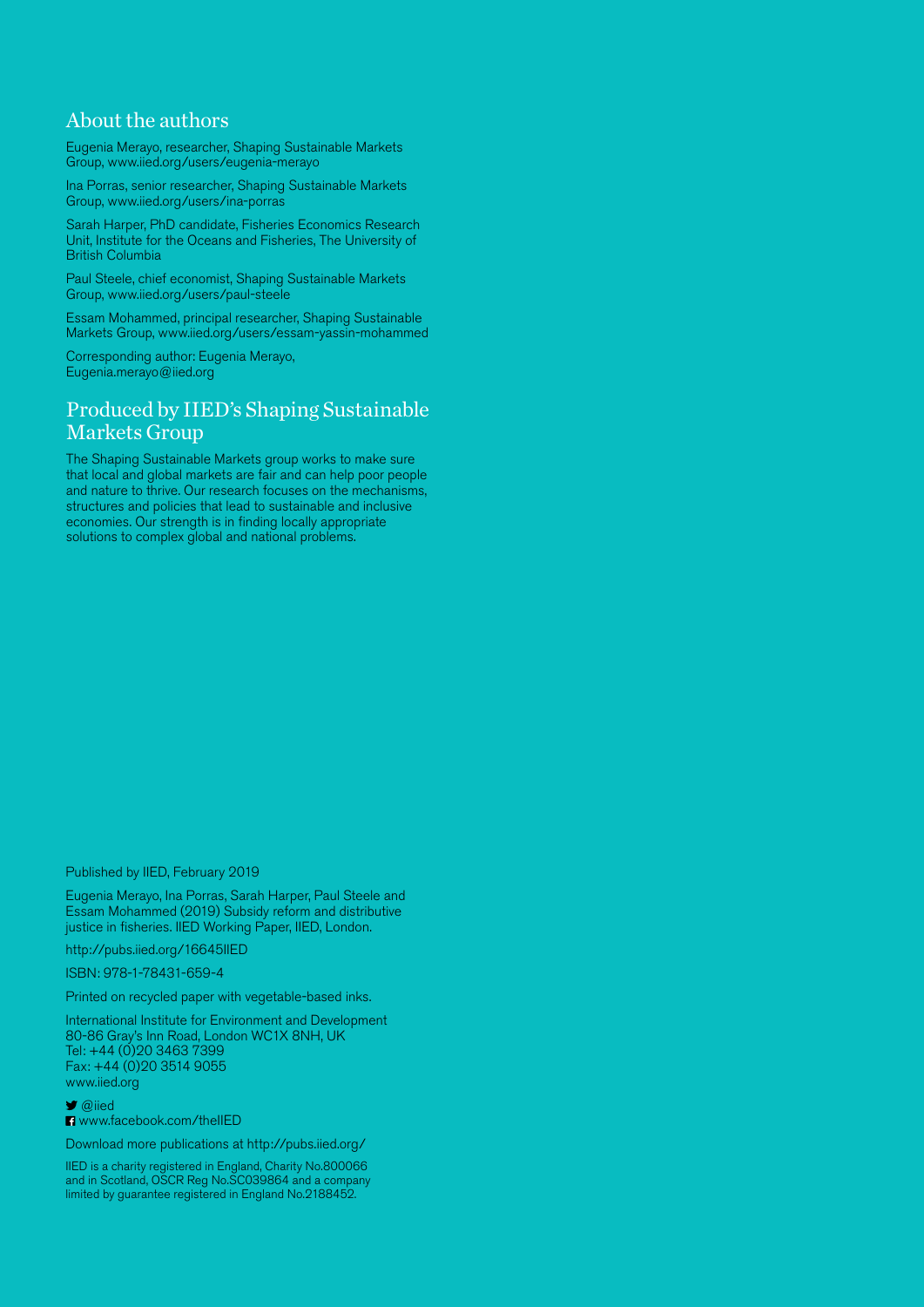While most fisheries are already overexploited, many governments allocate capacity-enhancing subsidies to the fishing sector, encouraging further overfishing. Target 14.6 of Sustainable Development Goal 14 and WTO negotiations to eliminate harmful subsidies both call for action on reform. Although the impacts of subsidies on fishing stocks are relatively well understood, their impacts on distribution and equity are less so. This paper analyses and discusses options for addressing equity concerns in fisheries subsidy reform and calls for governments to consider the impacts of subsidies and subsidy reform on vulnerable social groups.

#### **Contents**

|                                                    | <b>Executive summary</b>                                    |    |  |  |  |
|----------------------------------------------------|-------------------------------------------------------------|----|--|--|--|
|                                                    | 1 Introduction                                              | 6  |  |  |  |
|                                                    | 2 Fisheries subsidies                                       | 7  |  |  |  |
|                                                    | 2.1 Types of subsidy                                        | 7  |  |  |  |
|                                                    | 2.2 Subsidies and the fisheries value chain                 | 7  |  |  |  |
|                                                    | 2.3 Good and bad subsidies                                  | 8  |  |  |  |
|                                                    | 2.4 Why reform subsidies? The problem with<br>overfishing   | 9  |  |  |  |
| 3 Distributive justice in fisheries subsidy reform |                                                             |    |  |  |  |
|                                                    | 3.1 Distributive justice: a matter of social<br>preferences | 12 |  |  |  |
|                                                    | 3.2 Equity and fisheries subsidies                          | 13 |  |  |  |
|                                                    | 4 Effective and equitable reform: moving                    |    |  |  |  |
| beyond 'good vs bad'                               |                                                             |    |  |  |  |

| 5 Preparing for reform: understanding the  |    |  |
|--------------------------------------------|----|--|
| political economy of subsidies             | 18 |  |
| 5.1 Motivations behind subsidies           | 18 |  |
| 5.2 Barriers to subsidy reform             | 19 |  |
| 6 Reforming fisheries subsidies to ensure  |    |  |
| environmental efficiency and equity        | 21 |  |
| 6.1 Elements for successful subsidy reform | 22 |  |
| 6.2 How can institutional capacity enable  |    |  |
| fisheries subsidy reform?                  | 23 |  |
| <b>7 Summary and conclusions</b>           | 25 |  |
| <b>Abbreviations and acronyms</b>          | 26 |  |
| <b>Related reading</b>                     |    |  |
| References                                 | 27 |  |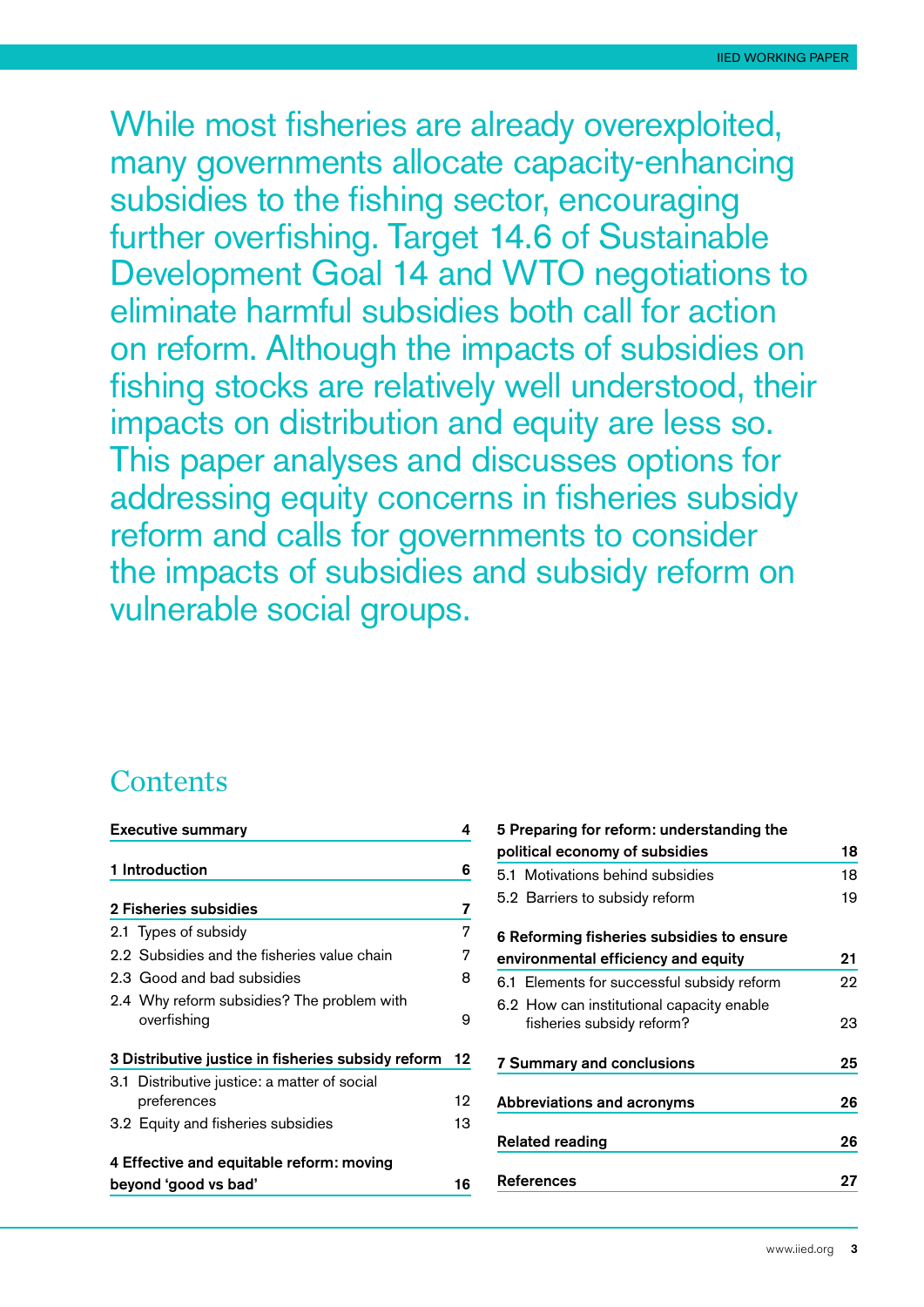## <span id="page-3-0"></span>Executive summary

Environmental and trade benefits are the main drivers behind WTO negotiations on fisheries subsidy reform. But reforms will also have social costs and benefits, so decision makers must carefully assess and consider their impact on people and communities. This paper analyses and discusses equity and fairness in fisheries subsidy reform, identifies barriers to reform and suggests ways of overcoming them to achieve better social and environmental outcomes.

#### Why do subsidies need reform?

With most fish stocks now exploited above or at maximum sustainable yield, overexploitation has become a serious problem worldwide. The global fishing fleet is around twice the size it should be to exploit current fish stocks and the lack of efficient management systems creates an incentive to catch as many fish as possible.

More than half of all global subsidies are harmful. Those that reduce fleet costs or expand fleet revenues increase activity levels, put pressure on stocks and distort trade, impacting on the environment and communities. Only one-third of fisheries subsidies are beneficial; the remainder have ambiguous or unclear impact.

#### Distributive justice and equity

Eliminating or reforming subsidies might impact social groups such as women or youth differently. Considering the winners and losers of reform can help us identify which subsidies need to be removed or reformed to ensure they are economically and environmentally sustainable, fair and just and that they leave nobody behind.

#### Effective and equitable reform

Removing certain subsidies could benefit fish stocks and social equity at the same time, but this will not always be the case. This does not mean that environmentally harmful subsidies should not be eliminated or reformed out of fear of their social effects. But any analysis must include distributive impacts and make potential trade-offs explicit to help those designing reforms decide whether to implement compensatory or complementary measures to mitigate any harm.

To understand why subsidies are so widely used and why people resist reform, even when it would benefit the environment and people, we need to consider the political, economic, social and environmental motivations behind subsidies. We must also consider the barriers to reform which, although usually complex and casespecific, tend to be the result of political reluctance or power structures, social opposition or uncertainty and inertia.

Policymakers have various options for reform. They would probably meet strong opposition to eliminating subsidies altogether, as the prospect of high short-term losses at sector and community levels would outweigh any long-term gains. Instead, they could consider:

- Decoupling subsidies from fishing effort so payments support community incomes regardless of effort
- Reorienting subsidies towards management, enforcement or research to improve sustainability
- Conditioning subsidies by establishing payments to fishers to induce sustainable fisheries, and
- Buy-back schemes to compensate fishers and fishery owners who scratch boats or leave the sector.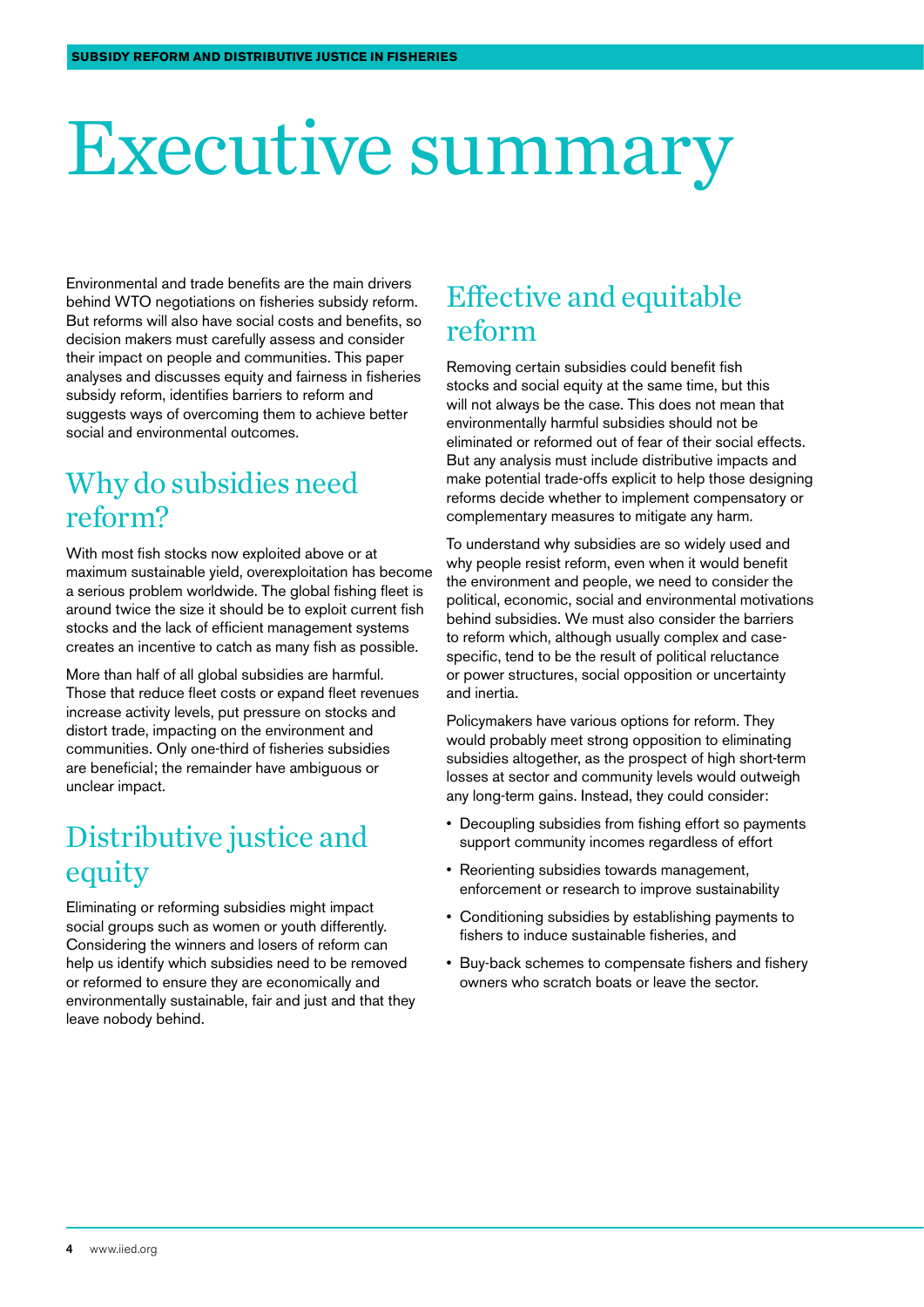Although the type of reform governments pursue will depend on context, political feasibility and social preferences, the following elements will help ensure their success:

- Stakeholder involvement and social support to ensure political acceptability
- Strong political commitment, as reform can take time and involve many interest groups
- Effective, transparent communications that give clear information, to raise awareness of benefits and encourage political support for reform
- Compensation and complementary policies that secure livelihoods or offer alternative benefits to help secure public support for reform
- Careful planning in terms of design, framing and timing — to ensure reform is gradual, credible and transparent, and
- Aligning institutional and technical capacities with requirements for reform to ensure they can deliver alternative policies or new transfer mechanisms, such as compensation packages or complementary policies.

#### Conclusion

Fisheries economics and decision making have not traditionally considered the distributional effects of reform, focusing instead on how to maximise income while ensuring stock and sector sustainability. But the concept of distributive justice or allocating resources among the different members of a society has long been a concern among philosophers, social scientists, societies and individuals. Decision makers in the fisheries sector must identify the benefits and burdens of reform on society's most vulnerable groups and incorporate efficiency and equity considerations into any subsidy analysis or policy design to protect communities and livelihoods and increase public support for reform.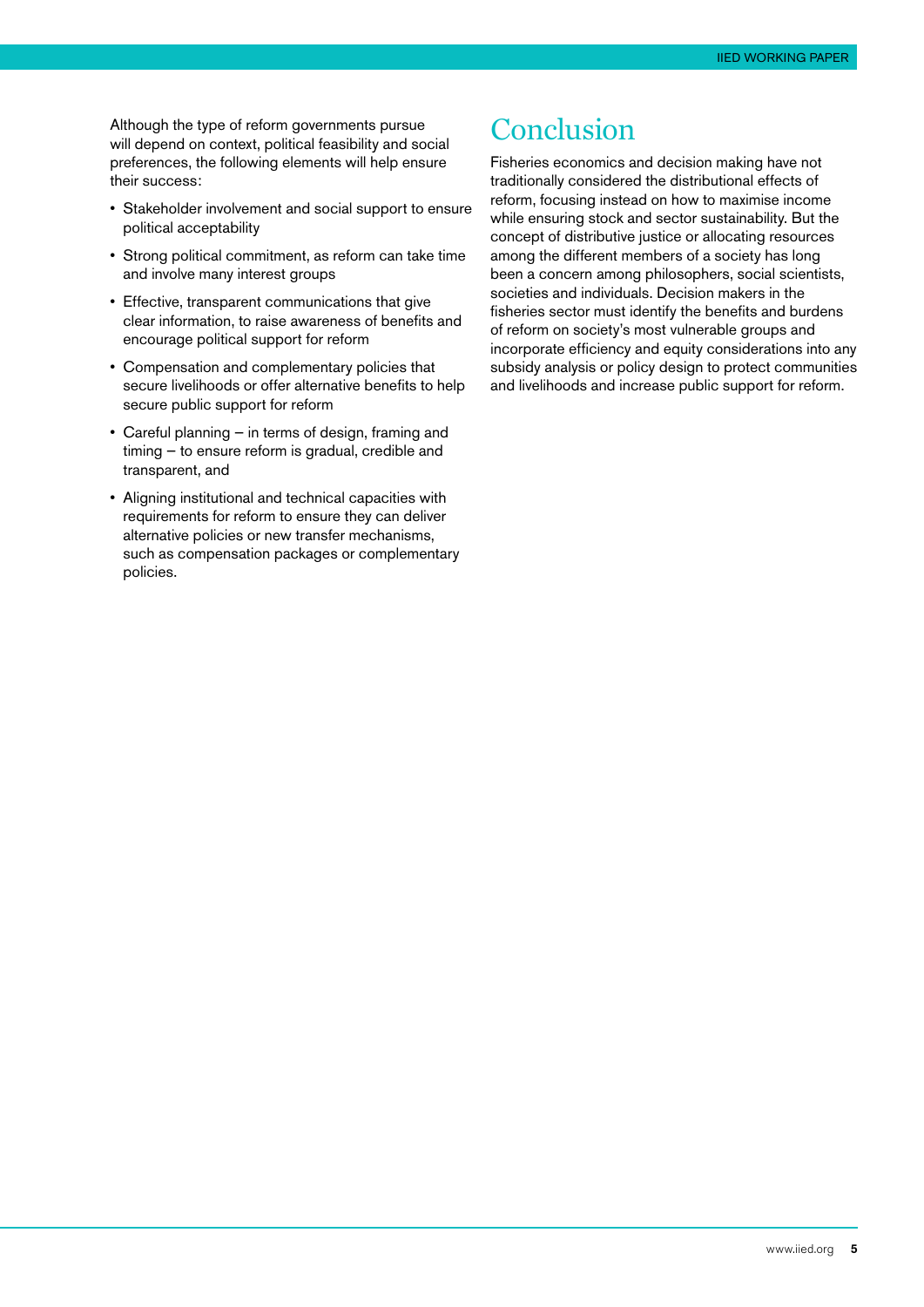## <span id="page-5-0"></span>1 Introduction

Negotiations are under way at the World Trade Organization (WTO) to prohibit harmful subsidies or economic incentives that contribute to overfishing and overcapacity. Reaching a multilateral agreement by the end of 2019 will be on the agenda at the next ministerial conference (WTO 2017). The United Nations Sustainable Development Goals (SDGs) have pressed for new rules on fisheries subsidies. Target 14.6 of SDG14 calls for prohibiting fisheries subsidies that are linked to overfishing and overcapacity and eliminating subsidies to illegal, unreported and unregulated fishing by 2020.

The challenge is agreeing on the coverage and design of reform. Questions that need answering include:

- Which type of subsidies should be prohibited?
- Which criteria should they be based on?
- Is it appropriate to introduce exemptions for smallscale fleets and Least-Developed Countries?

There are two main drivers behind the WTO negotiations for eliminating harmful fishing subsidies: the positive impacts on international trade and the environmental benefits of reducing overfishing. But the negotiations must also consider socioeconomic factors, such as how subsidies (or eliminating them) affect the wellbeing of communities and individuals. In high-income countries, removing certain types of subsidy may impact some groups more than others. For most, national social protection structures, alternative job opportunities or compensation packages will mitigate any losses. But those structures are often not in place in low-income countries. And if they are, they may not be strong enough to mitigate negative impacts on livelihoods.

The negotiations must therefore effectively consider different impacts — between developed and developing countries and within developing countries themselves — in all discussions, including those on the appropriateness and impacts of subsidies and around exemptions for certain countries or fleet sectors.

This working paper analyses and discusses equity and fairness in fisheries subsidy reform. It departs from the current narrative that defines beneficial and harmful subsidies by their impact on fish stocks, proposing to include distributional and social concerns when deciding on the appropriateness and design of subsidies. It also identifies the main barriers to reform and suggests some ways of overcoming them to achieve better social and environmental outcomes.

We start in Section 2 with an overview of fisheries subsidies and why they need reform. In Section 3, we discuss distributional justice and equity in the context of fisheries and go on to suggest extending the concept of good vs bad subsidies to include equity concerns in Section 4. We present the political economy of subsidies in terms of motivations and barriers to reform in Section 5. Section 6 summarises the main elements for a successful subsidy reform, including institutional capacity enablers. Section 7 offers our conclusions.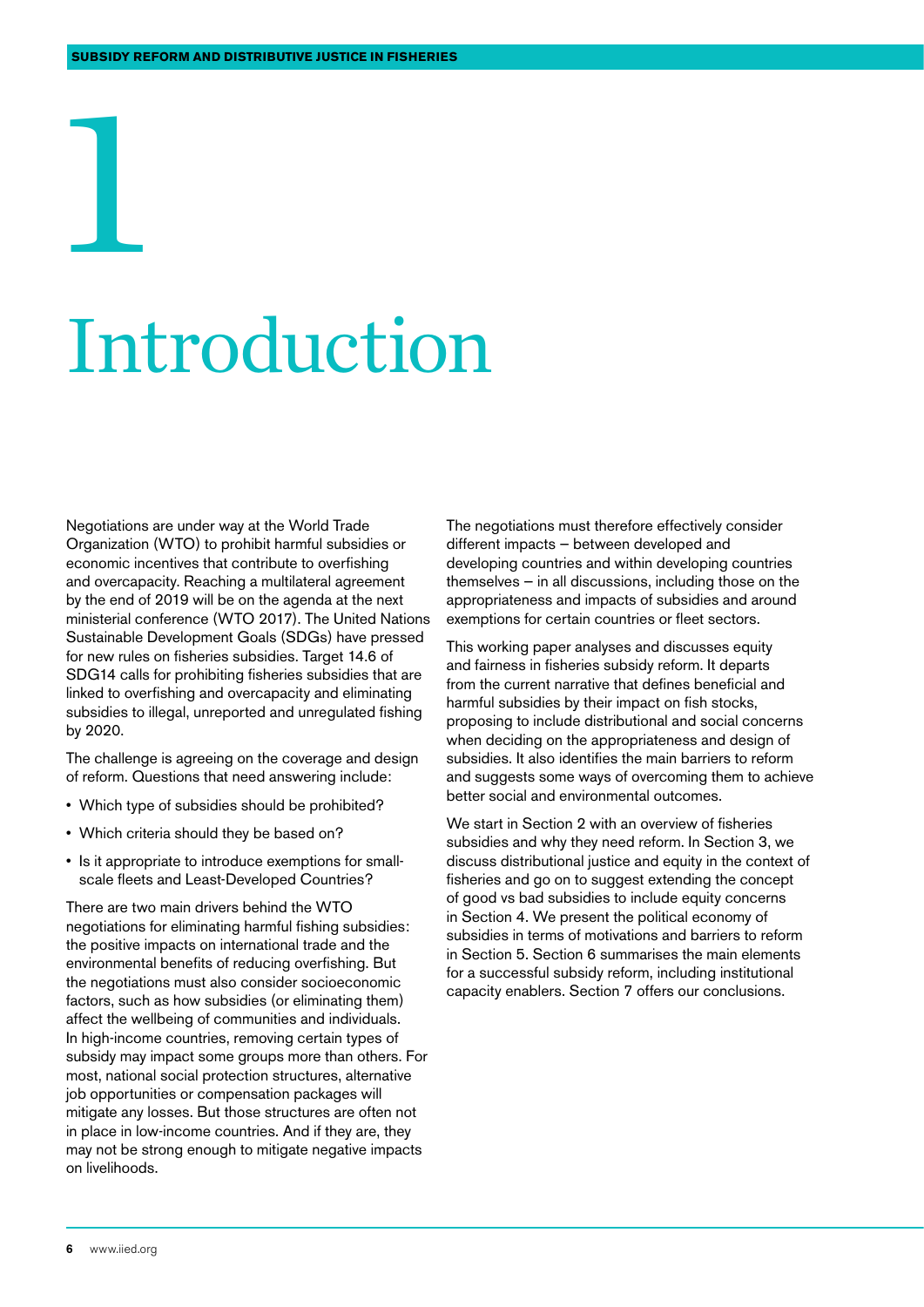## <span id="page-6-0"></span>2 Fisheries subsidies

#### 2.1 Types of subsidy

Governments around the world have used different types of subsidy to support the fisheries sector and improve the industry's economic viability. Many are environmentally harmful, contributing to overfishing and/ or the destruction of aquatic habitats (see Section 2.4).

There is no agreed definition of a fishing subsidy and what types of governmental support should be classified as subsidy. Definitions range from "government actions or inactions that are specific to the fisheries industry and that modify — by increasing or decreasing — the potential profits by the industry in the short-, medium- or long-term" (Westlund 2004) to the narrower "financial transfers, direct or indirect, from public entities to the fishing sector, which help the sector make more profit than it would otherwise" (Sumaila et al. 2010).

Subsidies in fisheries can be allocated to services, production, social assistance or resource access (Porras 2019) and classified as:

- Direct payments, including price support, grants, buyback programmes and income compensation, which increase fishers' income and are paid directly to them
- Cost-reducing subsidies, including fuel tax exemptions, subsidised loans and tax deductions, which reduce input costs for the fleet, and
- General services, including investments in management, research and infrastructure, which reduce capital and operating costs via indirect transfers to the fishing industry (OECD 2000).

#### 2.2 Subsidies and the fisheries value chain

There is a tendency to put all fisheries subsidies into one category. But although we know relatively more about how much subsidy is provided to the fisheries sector, we know little about who is receiving what form and level of subsidy. So, we need to deconstruct fisheries subsidies and enhance our understanding of how they are used and who they benefit or harm.

Most subsidies and other fiscal instruments target the production side of the fish value chain, rather than the pre- or post-harvest stages. But they still impact activity or behaviour across the whole chain. Understanding the impacts of different subsidies across the value chain is fundamental to our ability to understand the fiscal system, identify the actors involved and affected by reform and work out an intervention's multiplying effects.

Many subsidies have supported modernising and industrialising fisheries, which has had unequal impacts across fisheries sectors and the fish value chain. For example, introducing technology and mechanisation in fish processing, a sector that has traditionally employed women, has led to job losses and small-scale processing plants being replaced with large-scale industrial processing plants for exports (Neis et al. 2005 and 2013; Swartz 2013; Harper et al. 2017).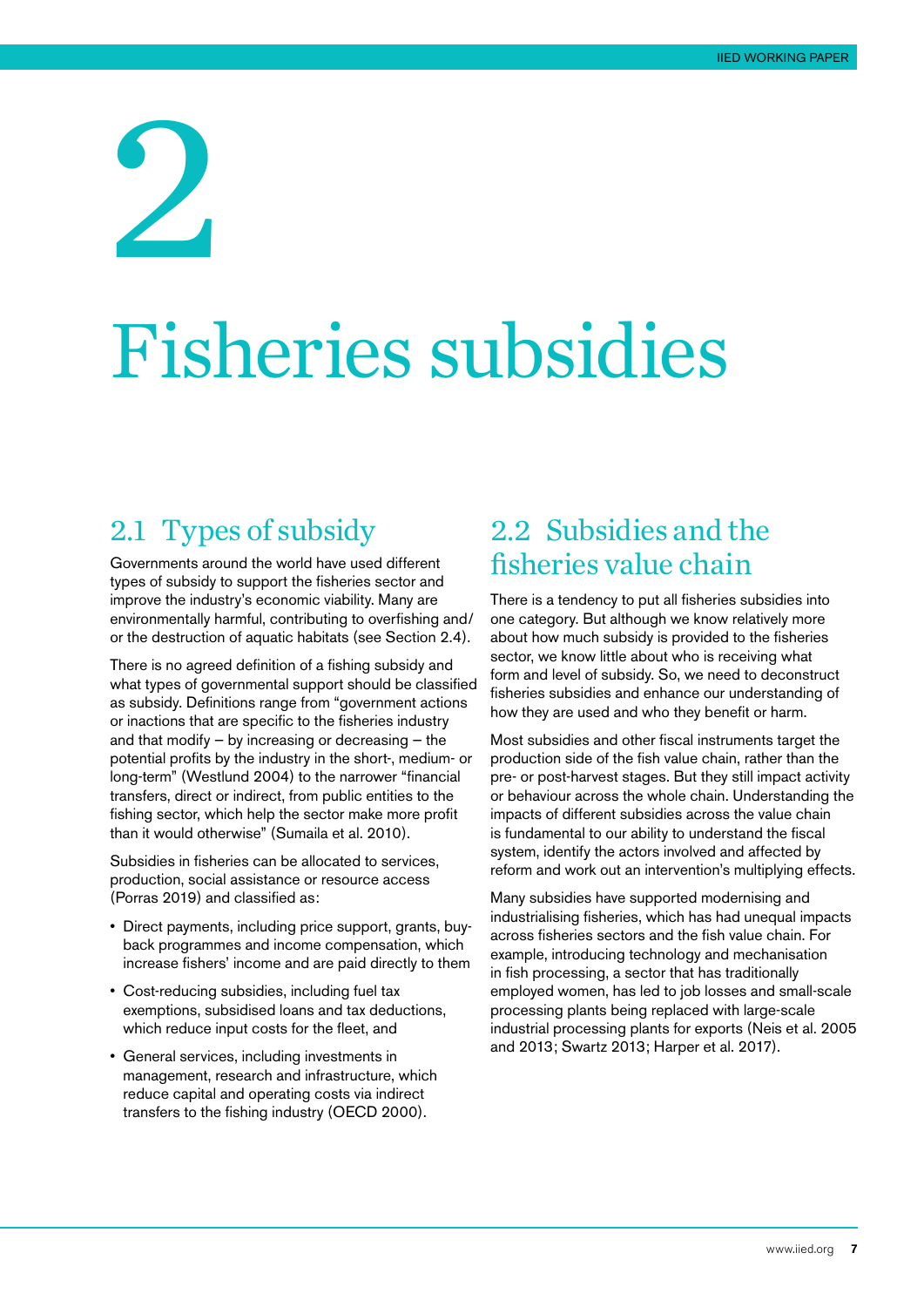

<span id="page-7-0"></span>Figure 1 Fisheries value chain by production stage, subsidy and key stakeholders

Figure 1 shows how we can divide the fish value chain in three production stages (Khan and Chuenpagdee 2014). Pre-harvest refers to the marine ecosystems, so subsidies in this stage include those allocated to resource conservation and management, such as fisheries research and development and those for establishing and enforcing marine protected areas. Harvest refers to the fish capture stage, when subsidies include fuel tax exemptions, grants for building boats, port infrastructure or fisher assistance. Post-harvest subsidies — which cover processing and marketing can include grants for storage or processing facilities.

The actors involved in each stage — and the characteristics of the social groups participating in them — vary. For example, women are much more likely to be involved in processing and marketing than harvesting. Groups involved in the harvest stage tend to benefit most from subsidies (European Commission 2016, Sumaila et al. 2016). The distribution of power — for example, whether fishers operate under competition or have a monopoly – and political motivations, such as the existence of lobbying groups (see Section 5), can also influence who benefits from subsidies.

#### 2.3 Good and bad subsidies

Fisheries economy and policy experts tend to judge subsidies on their impacts on resource management and sustainability, equity and distribution (Munro and Sumaila 2002). Although some subsidies can have undesirable results, others can have a neutral or positive effect (Schrank 2001, Sumaila et al. 2010). The lack of agreement around defining a subsidy and the lack of transparent government reporting makes it difficult to identify and measure fisheries subsidies. But one study estimates global subsidies at US\$35 billion, around 30–35% of the value of total catches and finds that harmful or capacity-enhancing subsidies account for more than half of these. Beneficial subsidies account for one-third; the rest are ambiguous or unclear in their impact (Sumaila et al. 2016).

What makes a subsidy good or bad? One view is that the beneficial or harmful nature of subsidies depends on their fishing capacity-enhancing potential. So, for example, fuel exemptions are harmful because they encourage increased fishing capacity or activity, reducing the sustainability of fish stocks (Sumaila et al. 2010). The natural capital approach (Munro and Sumaila 2002) views fishery as a natural capital asset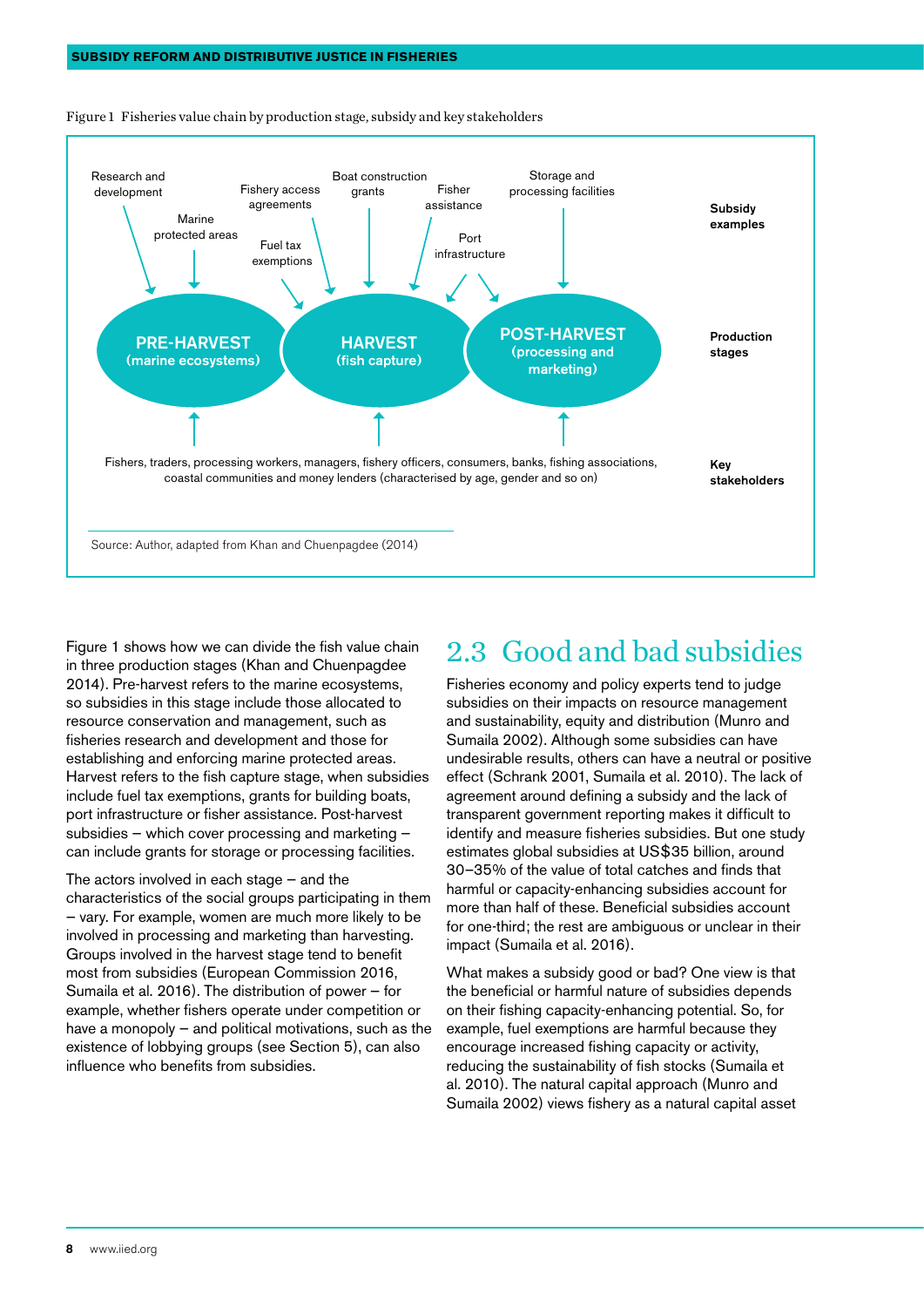<span id="page-8-0"></span>that can provide economic benefits to society over time, subject to investment or disinvestment. Following this approach, we would view a subsidy that encourages disinvestment in the resource (overfishing) as harmful and one that incentivises natural capital investment (to reduce fishing activity and therefore rebuild stock) as beneficial.1

So, we can say that a subsidy is beneficial if it supports a positive externality such as improving stock sustainability or social welfare (see Squires et al. 2014). Following this logic, subsidies to fisheries management (monitoring, enforcement, stock assessment and so on), fisheries research and development and marine protected areas are generally classified as good or beneficial for the sustainability of the resource.

In a context of declining fish stocks and far from efficient management systems,<sup>2</sup> we would define as harmful grants for modernising vessels or fuel tax exemptions that encourage increased capacity or activity, adding pressure on stocks (see Porter 20014, Sumaila et al. 2010).

Subsidies that distort competition are also harmful. At international level, outside of exclusive economic zones (EEZs) and in the absence of adequate regulatory regimes in areas beyond national jurisdiction, fish stocks are generally considered a common good. If some countries provide subsidies to promote fishing in these areas, it can distort access to the resource and trade in the product. Developed countries provide more subsidies to their national fleets than developing countries (65% vs 35%), mostly through fuel tax exemption (Sumaila et al. 2016). As this reduces operating costs for the fleet, eliminating such subsidies would probably reduce distance-fleet profitability (Sala et al. 2018), giving subsidising countries a non-competitive advantage. Having better access to resources outside EEZs and developing countries' national stocks<sup>3</sup> makes them the main contributors to overfishing in distant waters and even in other countries' coastal waters (through fishing agreements or as a consequence of poor control and enforcement). This has repercussions for small-scale or coastal fleets from less-subsidising countries, who have to assume the costs of an overfished stock and the negative effect this has on income generation or food security.

Fishing subsidies can also introduce international seafood price distortions. Market prices are set

by supply and demand. By reducing costs for the beneficiary fleets, subsidies increase activity and fish supply and therefore reduce prices (assuming constant demand). Lower prices tend to be detrimental for net exporters, which are generally developing countries. In the long term, if overexploitation of stock continues, fish supplies would decrease, leading to market price increases due to scarcity. But because developing countries face difficulties in accessing international stocks, they would not benefit from that extreme situation.

There is agreement in both the literature and the political arena that some subsidies harm fish stock sustainability and can distort competition in international markets. So, they need reform. But the current narrative fails to consider that eliminating or reforming any subsidy might impact different social groups — such as women or youth — differently, just as existing subsidy schemes do (see, for example, Schuhbauer et al. 2017).

Fiscal reforms offer an opportunity to resolve this equity challenge. We need to identify the winners and losers of reform to ensure it is economically and environmentally sustainable but also fair and just and that it leaves nobody behind.

#### 2.4 Why reform subsidies? The problem with overfishing

The overexploitation of worldwide fisheries has become a serious problem in the last decades. Most fish stocks are exploited above or at the maximum sustainable yield and a third are overfished (FAO 2018). There are two sides to this problem: biological overfishing, which leads to lower harvest levels and stock depletion and overcapacity in fishing fleets, or excessive and inefficient investment in fishing capacity in terms of the number and power of vessels. The global fishing fleet is around twice the size it should be to exploit current fish stocks (World Bank Group and FAO 2009).

Governance plays a key role in sustainable fishery stock management, regulating, monitoring and enforcing or incentivising fishers to manage their own catch (see, for example, Lubchenco et al. 2016). However, fishery resources are generally exploited under individual

<sup>&</sup>lt;sup>1</sup> But a subsidy reform that can lead to decreases in activity and so improved stocks does not guarantee that overexploitation will not reoccur in the midterm, unless effective management mechanisms are put in place.<br><sup>2</sup>The impact of subsidies in efficiently managed fisheries remains unclear and can range from 'limited' (Merayo et al. 2018) to 'still significant' (Munro and

Sumaila 2002). But most fisheries are not managed efficiently, so the impact of subsidies is generally significant.

<sup>&</sup>lt;sup>3</sup> Some studies have argued that developing countries should introduce subsidies to fight this disadvantage in access to resources (for example, Kurien 2007). But, given the declining state of their stocks, they must take care to invest in good rather than harmful subsidies.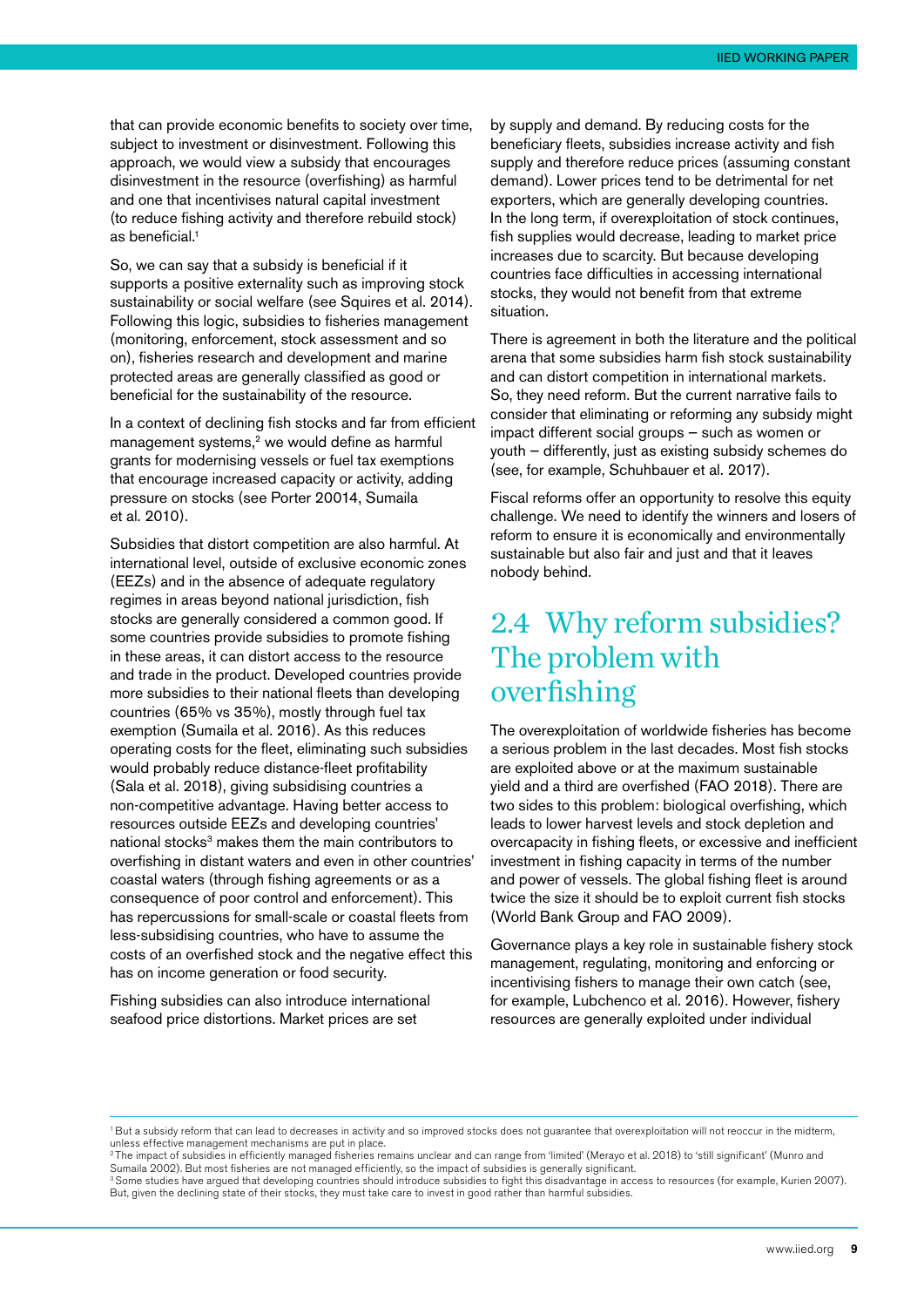competition conditions. When there are no efficient management systems, nobody is excluded from exploiting the resource and the amount each person catches affects other participants' potential catch. This common-pool nature of fisheries creates a perverse incentive to catch as many fish as possible, leading to overinvestment and overfishing — the tragedy of the commons (Hardin 1968) $4$  – negatively affecting fish stock sustainability (see, for example, Gordon 1954).

Overcapacity is also closely linked to the special character of capital and labour in fisheries (see, for example, Rust et al. 2016 for a modelling exercise that addresses this relation). Boats, gears, other equipment and fisher work skills cannot be easily transferred and used in other activities, so reallocating these production factors to other economic sectors might be costly and take time (Clark et al. 1979). The industrialisation of fisheries and increasing demand for fish and fish products made the overexploitation of fishery resources a considerable problem in the last century (see Box 1). Climate change and land-based polluting activities have also significantly affected the sustainability of marine life and fish stocks and by extension, the communities that depend on them for a living.

Although experts recognise fisheries management as the most important factor in overcoming overfishing and overcapacity problems, the common-pool nature of fisheries and lack of efficient management systems are not the only factors responsible for fleet overcapacity and overfishing. Subsidies that reduce fleet costs or increase their revenues can also impact activity levels and behaviour in the fishing sector, even in the presence of efficient management systems (Munro and Sumaila 2002).

Figure 2 shows how fishing effort naturally increases until total revenue (related to the size of the stock) equals total costs at equilibrium point E1. Introducing a subsidy artificially reduces total costs (from TC1 to TC2), leading to a new equilibrium with higher effort (E2) towards harvest. Overfishing takes place when effort is excessive in relation to fish stock. Capacityenhancing subsidies can increase pressure on stocks and distort trade, while increased activity levels also have environmental and social impacts, derived from declining stocks.

#### Box 1. Overfishing: Peruvian anchovies (1972–3) and Atlantic cod (1992)

Before 1972, Peru managed its anchovy fishery though annual quotas allocated according to vessel capacity, which encouraged overcapacity. In 1972, overfishing and an El Niño event greatly depleted the country's anchovy stock. Its fishery collapsed and catch levels plummeted from 12.5 million tonnes in 1971 to 2.5 million tonnes. Consequent price increases for fish and substitute products damaged the national economy. The collapse had environmental and social impacts, especially in local communities that were highly dependent on fishery for their survival.

In the early 1990s, 20% of the population of Canadian provinces Newfoundland and Labrador worked in fisheries and more than 25,000 families depended on processing for their livelihood. Following a significant decline in Northern Atlantic cod stocks in 1992, the government imposed a twoyear fishing moratorium. Although it reopened the cod stocks a few years later, they have not recovered. Local vulnerable communities were adversely impacted by the closure and the government had to provide income support for fishers and processing workers, as well as encourage alternative incomegenerating activities.

4 The tragedy of the commons in fisheries describes the dilemma fishers face when no efficient management or cooperative mechanisms are in place: they know that limiting their catches will result in sustainable future catches, but they cannot be sure that the catch they sacrifice will not be shortly reaped by competing fishers. This leads to a race-to-fish that often results in overfishing and resource depletion.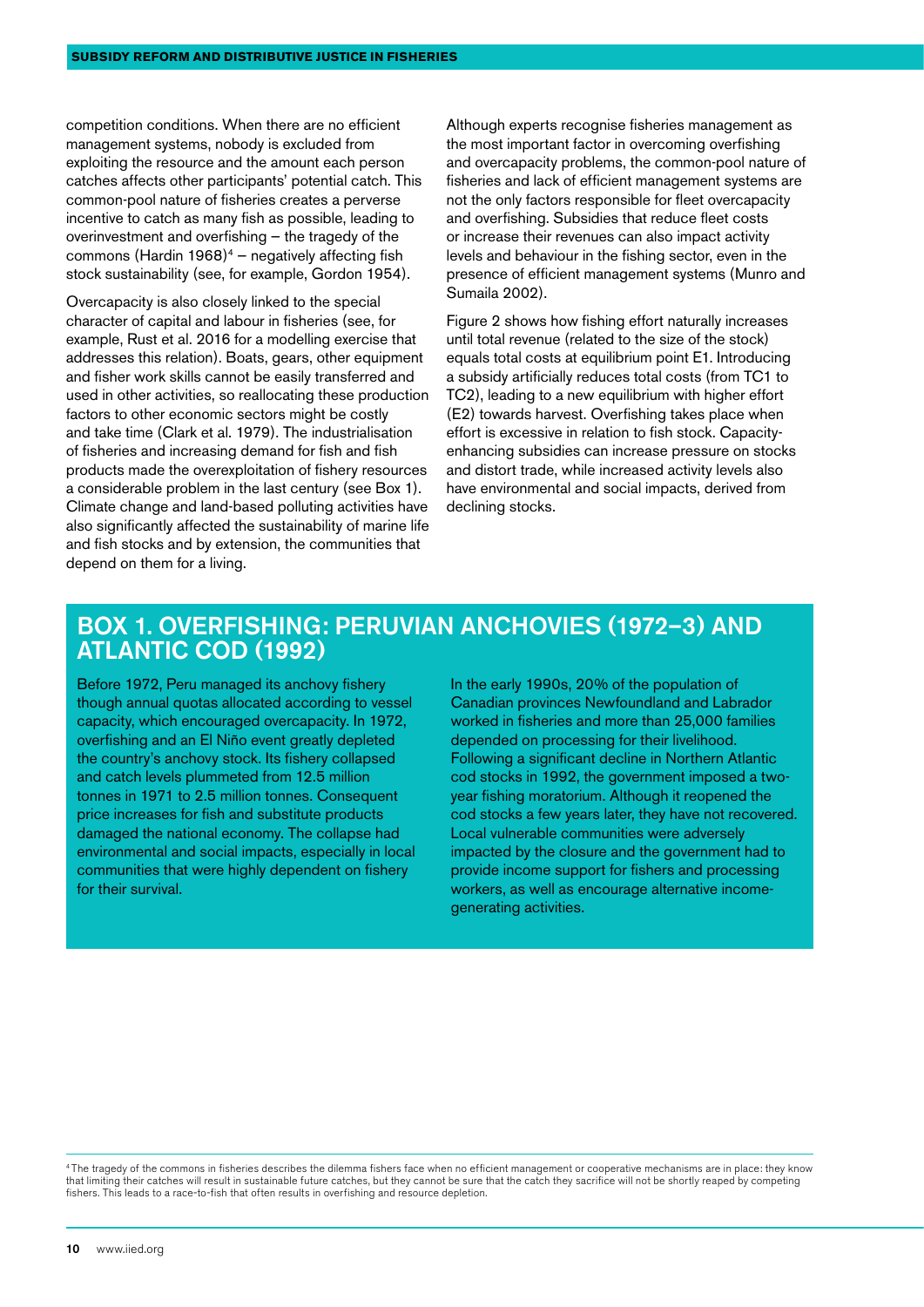

Figure 2 A simple bioeconomic fisheries model, based on Gordon (1954)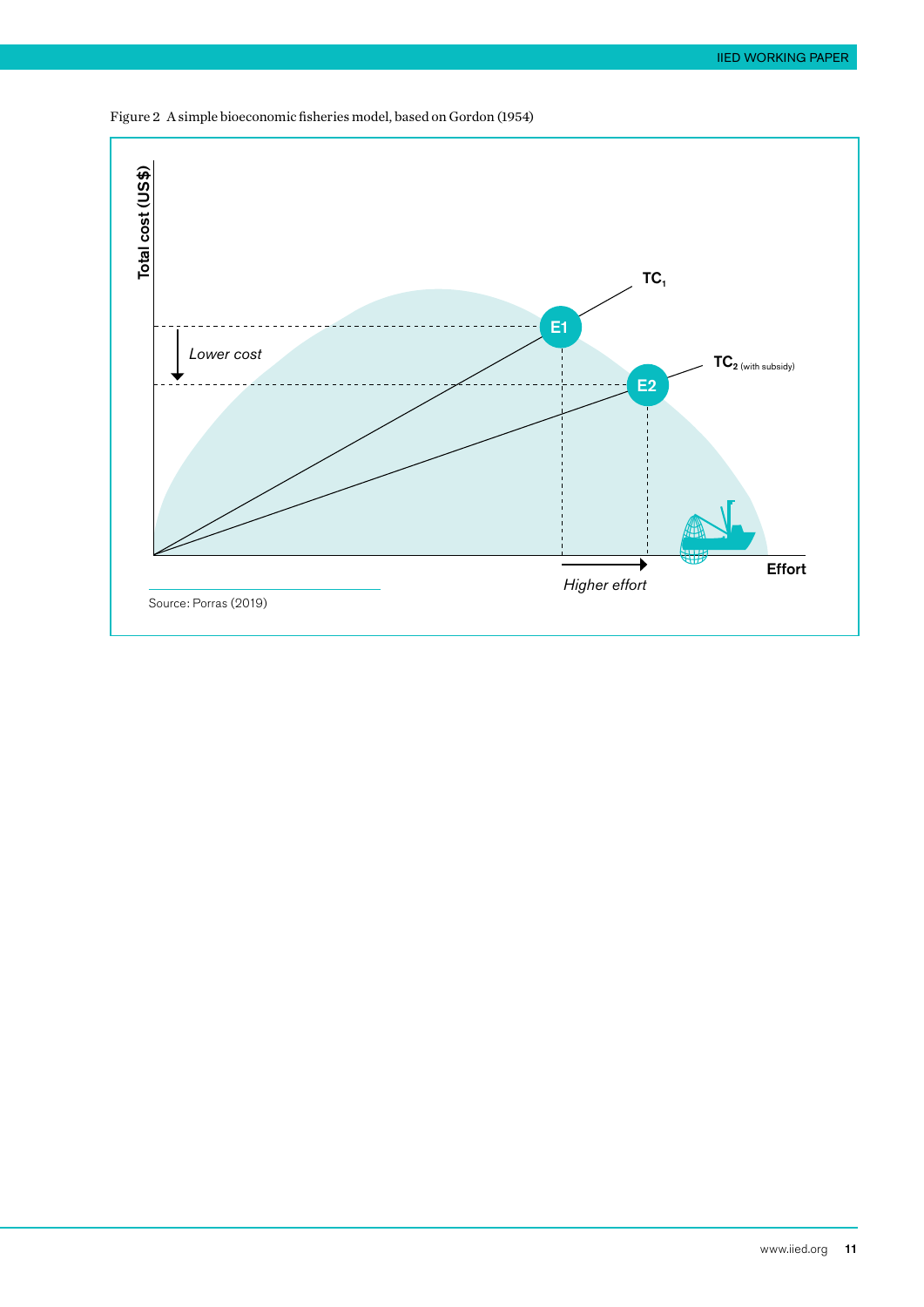# <span id="page-11-0"></span>3

## Distributive justice in fisheries subsidy reform

As we saw in Section 2, different subsidies can have different impacts on stakeholders across the value chain that can vary according to sector or individual characteristics such as gender or age. Subsidy reform will also have implications for distribution and equity. Considering who might be the winners and losers of reform can help us identify which subsidies need to be removed or reformed, based on their environmental and social impacts. This section provides a brief overview of the concept of distributive justice and equity and how it relates to the fishery context.

#### 3.1 Distributive justice: a matter of social preferences

Distributive justice can be defined as the fair, equitable and just distribution of benefits and burdens in society. These can include income, wealth, political power, education, healthcare or community involvement. Although the concept of distributive justice has been important and influential in philosophy and social sciences for centuries (see, for example, Olsaretti 2018), there is no single definition on what a fair, equitable or just distribution means (see Box 2). Because fairness and equity<sup>5</sup> are subjective

assessments based on morals and ethics, they are open to different interpretations.

It is important to note that different situations might need different distributional concepts. For example, a study analysing different management regimes in Norwegian fisheries based on their apparent concern for equity and efficiency found that although some form of equalisation of agents — or egalitarianism — was usually present, allocation differed depending on the specific justice concept applied (Elster 1992). All notions of justice incorporate some egalitarian view, either in terms of equal weight of agents (utilitarianism), equal liberties (libertarianism) or equal rights to basic goods (Sen 1992, Rawls 1971). There are generally three views on how resources should be allocated: on merit or effort, on entitlement or rights or on need (Hodgson 2010).

One definition of distributive justice is when moral preferences are placed above the distribution of resources in society. Because these preferences are reflected in the behaviour of public and private decision makers, important policy implications need to be addressed (Johansson-Sterman and Kunow 2010). But alternative local perceptions of what is fair can alter the legitimacy of a society's resource allocation and by extension, the efficiency and equity effects of these decisions (Pascual et al. 2010).

<sup>5</sup> We use 'fairness' and 'equity' interchangeably across the text.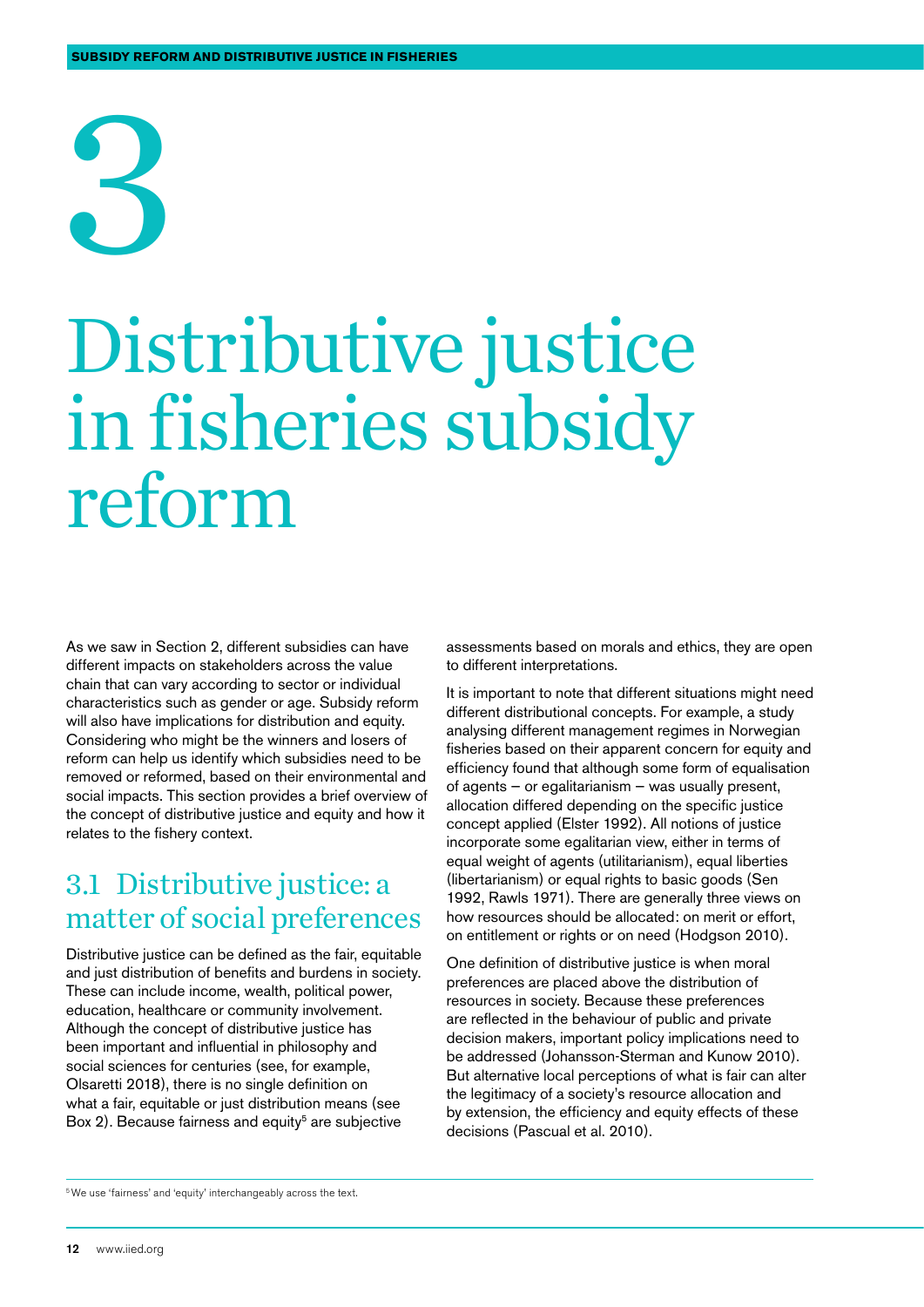#### <span id="page-12-0"></span>Box 2. Main normative theories on distributive **JUSTICE**

- **Utilitarianism**: A theory of human welfare that focuses on maximising aggregated individual utilities or happiness.
- **Libertarianism**: Just outcomes are defined by separate just actions of individuals, when everyone is entitled to the holdings they possess. A distributive pattern is not required for justice.
- **Egalitarianism**: Every person should face the same level of benefits and costs and have the same level of goods and burdens.
- **Equality of opportunity**: Recognising that access to resources is shaped by social, natural and fortuitous factors, this theory, based on the principles of utility (efficiency) and justice, prioritises justice in case of conflict (Rawls 1971).
- **Capacity approach:** With similar access to resources and opportunities, individual abilities and preferences would lead to different outcomes. As a result, less advantaged groups should have greater access to public goods and services (Sen 1979).

Source: Author's own summary

Fairness is a social construct, based on what a society considers to be fair, equitable or just. Ideas around fairness are significantly shaped by social beliefs on the origin of wealth — for example, whether it is perceived to be a product of effort, luck, connections or corruption. Such beliefs differ between individuals, groups or countries, which influences redistributive policies (Alesina et al. 2009), creating multiple criteria for evaluating fairness.

One option is to base distribution on accountability, efficiency, need and equality (Johansson-Sterman and Kunow 2010). **Accountability** refers to both proportion and responsibility: allocation should be according to people's contributions related to variables they have control over. **Efficiency**, understood as the maximisation of total surplus, is also relevant, though there may sometimes be trade-offs between efficiency and equity. Distribution should also satisfy the **basic needs** of all individuals. Finally, **equality** is important. But what should be made equal? The impartial (or spectator) view would generally favour equal contributions (according to accountability), while the more subjective stakeholders' view generally favours equal earnings.

These four rules or principles for evaluating fairness are not easy to apply as there is a lack of agreement on the relative weight we should give each one. The preponderance of one rule over another and decisions around which people or variables to include when evaluating fairness of policy allocations should be context-specific and remain open for debate.

#### 3.2 Equity and fisheries subsidies

Generally, fisheries economics literature focuses on efficiency: how to maximise resource rents over time and ensure the biological and economic sustainability of both stocks and the fishing sector. It pays very little attention to the winners and losers of any management intervention, often treating fishers as production factors rather than people embedded in a complex social and cultural environment (Bromley 1977) and ignoring the importance of ensuring the livelihoods of local vulnerable communities. As a result, many policymakers and academic contributors have tended to disregard distributional and equity considerations.

The goal of any fisheries regulation is to change the behaviour of actors involved in the sector, so there will always be winners and losers. Firms and households, with their different characteristics, also have different abilities to adjust to new policies. Their capacity to adapt to varying income sources will largely depend on the existence of  $-$  and access to  $-$  alternative income earning opportunities in the community. Unintended economic impacts, such as labour or financial market distortions, might also emerge after a subsidy reform and significantly impact vulnerable communities or social groups (see Mohammed et al. 2014).

When analysing a policy's impacts, there is a tendency to distinguish between large and small-scale fisheries (see, for example, Schuhbauer et al. 2017). They are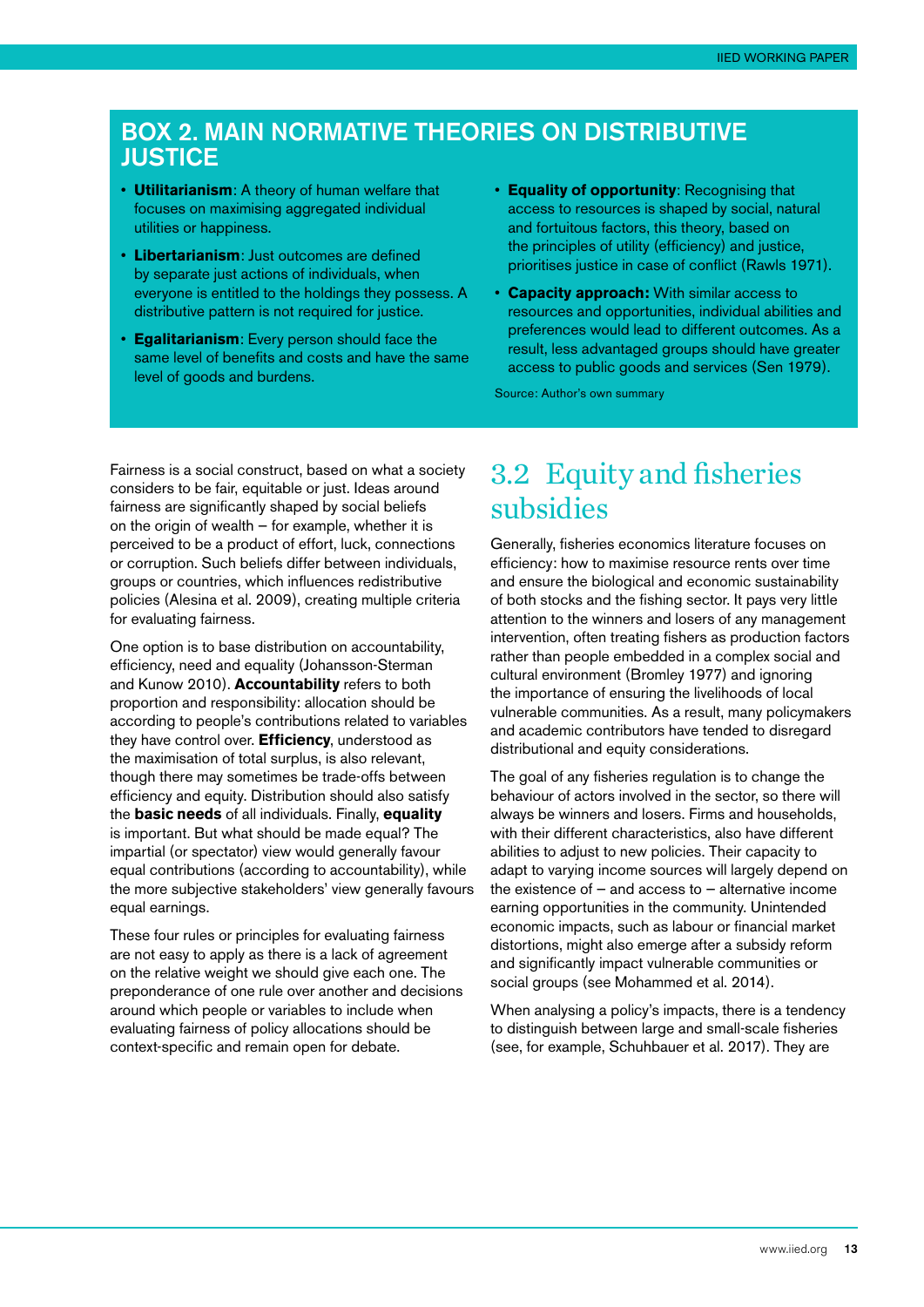#### BOX 3. HOW TO MEASURE EQUITY

There are several methods to quantitatively measure income or wealth distribution in a society and therefore the level of inequality. The first step is having access to socially disaggregated data. National statistical offices usually collect and store general data on income or employment. But, in many cases particularly in low-income countries where resources are scarce — this data presents a general picture and does not break down income information by group (for example, women) or include the value of informal or subsistence sectors (Porras et al. 2019). This makes it difficult to assess the impact of policy interventions across the value chain and for different social groups.

Where data is available, there are several methods to quantitatively measure the effects of policy interventions on equity, using:

- The **Lorenz curve and Gini coefficient** to statistically measure the dispersion of the distribution of income or wealth in a given population.
- **Ratios**, such as the 20:20 ratio and the Palma ratio
- **Indexes**, including the Hoover index, entropy index, Theil's statistic or the Atkinson index (see, for example, Cowell 2009).
- The **Gini coefficient** to estimate income and then income inequality before and after introducing a new policy or policy reform, to assess whether the policy or reform improved equality (developed by the Commitment to Equity Institute:<sup>6</sup> see De la Fuente et al. 2017 for an example of its application in Zambia).
- **EUROMOD** (in European countries) and **SOUTHMOD** (when extended to developing countries): a country-specific microsimulation model that estimates the impacts of benefits and taxes on household income and work incentives, assessing the poverty and inequality effect of any given fiscal policy (developed by the Institute for Social and Economic Research<sup>7</sup> at the University of Essex, UK).
- **Ex-ante distributional analysis**, which defines the impacts to be analysed, analyses stakeholders and institutions involved and develops a causality framework for evaluation (see Busjeet 2013).

Another approach to assessing equity in the fishery sector measures entitlements (access/utility, wealth) which legitimise the imposition of costs on others, and exposure (lack of access) and then compares these between countries (comparative advantage) or domestically to identify the distributional implications of a policy intervention and estimate aggregated social welfare as a goal of public policy. One study used this approach to measure the effect on different groups of fishers of licences providing access to fishery in extended national jurisdiction areas. Taking the difference between the net present values of access to the fishery and their best alternative as the opportunity costs for society of being denied access to the fishery, the study recommends that fishery models should recognise that individuals have a wide variety of skills and capital equipment in fisheries and a wide disparity of economic opportunity outside of fisheries (Bromley 1977).

certainly two distinct groups in the fisheries sector, but when talking about equity, we need to be less generic and analyse more specific social groups. Looking at impact by size of fleet does not say much about the workers involved. $8$  the communities they support or gender considerations. Even in small-scale fleets, heterogenous groups of people co-exist and are differently impacted by fisheries policy.

When analysing equity or distributional implications of reform for social groups, we can distinguish between intragenerational and intergenerational equity.

**Intragenerational equity** includes socioeconomic. spatial (urban vs rural communities, proximity to markets or coastal resources) and demographic factors (gender, ethnicity or age). But because these categories are not mutually exclusive, analysing impacts on social groups or individuals should follow an intersectional approach, combining the individual or group's different characteristics (gender, age or socioeconomic status) and the context they live in to define how they are impacted by fiscal reform.

<sup>6</sup><http://commitmentoequity.org/> 7<https://www.iser.essex.ac.uk/>

<sup>&</sup>lt;sup>8</sup> See, for example, Duy and Flaaten (2016), whose analysis of Vietnamese fishery subsidies concludes that they benefit vessel owners rather than crew members.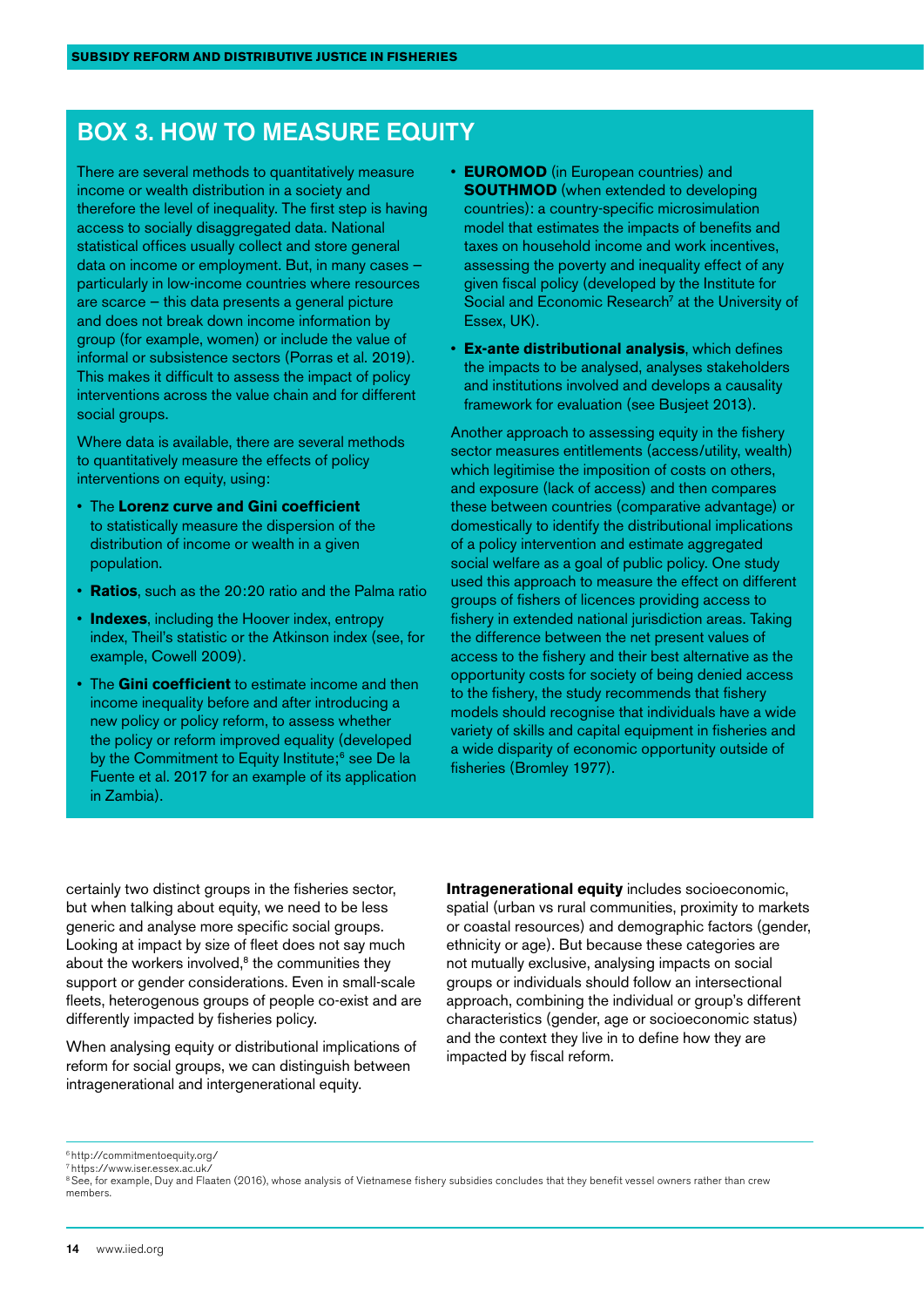**Intergenerational equity** refers to distributive justice between generations, giving every generation an equitable allocation of resources. Approaches to intergenerational equity include the preservationist model, the opulence model or the environmental economics model. The latter is based on the concept of externalities or unintended impacts and the use of discounting to account for preferences for present to future benefits.

Another argument is that, because all generations have an equal place in the natural system, there is no basis for preferring the present generation over future generations in their use of the planet (Brown-Weiss 1992). This approach recommends that we consider three principles when assessing intergenerational equity:

- Conservation of options: maintaining natural and cultural diversity to ensure that, in satisfying its own needs, the current generation does not restrict options available to future generations.
- Conservation of quality: every generation should pass on the natural and cultural resources to the next generation so it can enjoy a comparable natural quality.
- Conservation of access: each generation should ensure equitable rights of access to natural and cultural capital and conserve this access for the next generation.

When we consider the demographic factors that affect intragenerational equity, gender is one of the main emerging areas of political and social interest. Genderdifferentiated roles, labour distribution and access shape men and women's participation in fisheries. There is both horizontal and vertical gender segregation — by activity and by roles and responsibilities within the activity.

For example, harvesting fish is the main source of capital and economic activity in fisheries; it is also a source of prestige, assets or decision-making power. In many

cultures, women's low participation in fish harvesting arises from domestic and childcare duties, but it is also due to the danger or physical demands of fishing at sea and the lack of on-board safety. Fishing also often relates to or defines male identity in fishing communities.

While women do not play much of a role in fishing at sea, they make an important contribution to shorebased harvesting and post-harvest activities such as processing, marketing, trade and commerce. But even in activities where women dominate, they are usually not represented in decision-making positions. Their work is often informal, temporary or part-time and they have limited access to social benefits, such as health insurance, holiday entitlement, maternity leave or pensions.

These roles and related power imbalances contribute to the unequal accumulation of economic, social and cultural capital between men and women. So, fiscal reforms such as social benefits to support women should not depend on income or work performance. A defamiliarised approach to social rights — such as social security schemes based on citizenship that would release family responsibilities in education or care — is one way to fight gender inequality (Sainsbury 1999).

But fisheries are not isolated. So, it is vital to not only consider impacts through the whole value chain (from harvesting to processing and beyond) but also with other socioeconomic sectors and at national institutional level. Coordination between government programmes is extremely relevant, so that programmes to address gender inequality are integrated with other sectorial programmes, such as those specifically focused on agriculture or fisheries (Harper et al. 2017).

Public support to fisheries is just one part of the solution. It is usually governments that distribute subsidies — for example, after collecting tax or creating public debt. So, assessing the equity of a subsidy scheme requires us to look not only at who is benefiting and by how much, but also at how we can provide the funds needed to finance the scheme.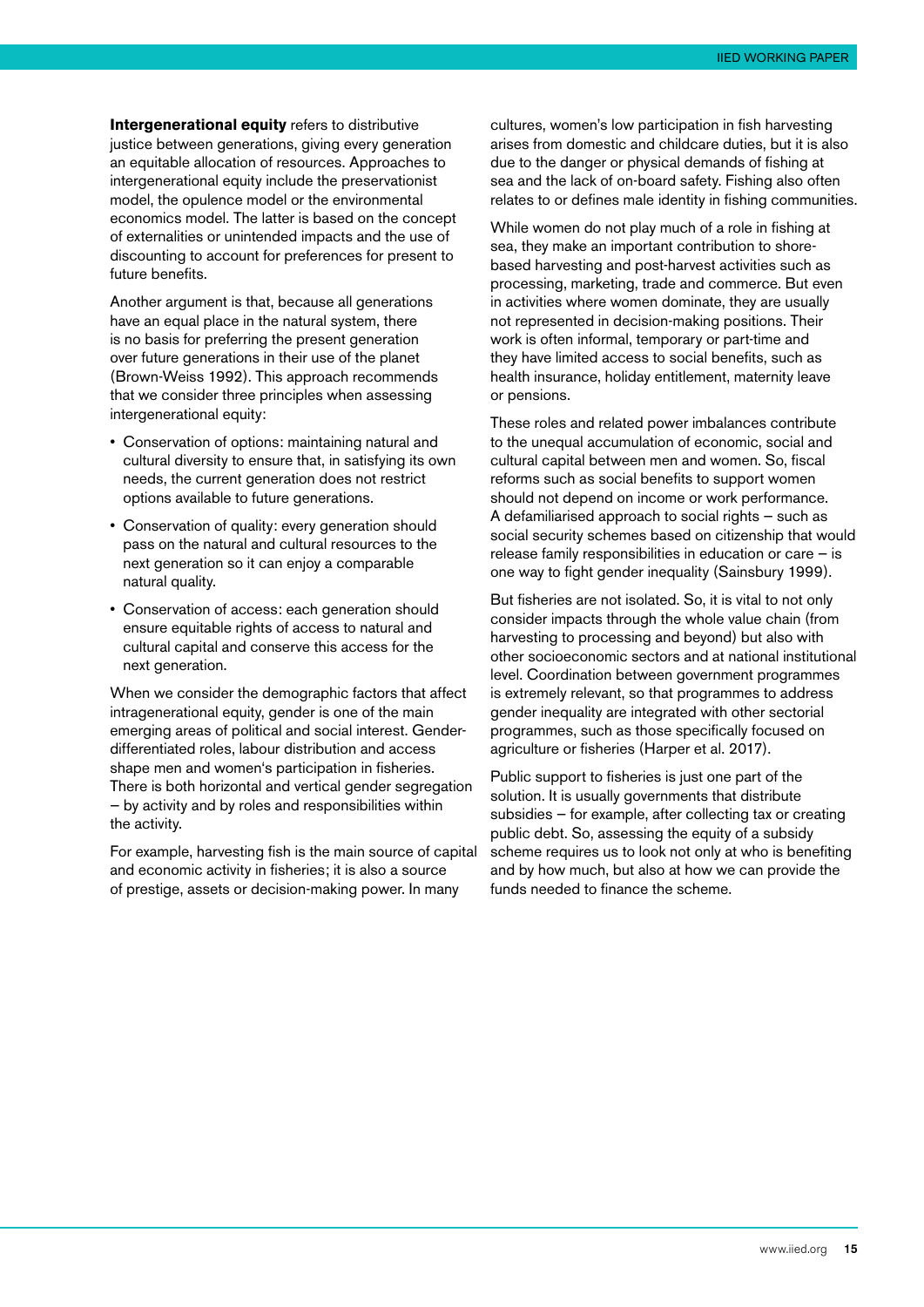# <span id="page-15-0"></span>4

### Effective and equitable reform: moving beyond 'good vs bad'

Effective and equitable subsidies should be:

- Targeted: the cost-effectiveness of a subsidy might depend on them being allocated to specific social groups. So, a target intervention design must consider beneficiaries' characteristics to ensure the most vulnerable groups are treated equitably.
- Feasible, in relation to institutional, administrative and financial capacities, and
- Transparent, in costs and benefits, beneficiaries and/ or potential losers (UNEP 2001).

Any subsidy reform must be carefully designed to account for policy goals, existing barriers, stakeholders, effectiveness and equity. Designers of subsidy reform in the fisheries sector must consider the characteristics of the value chain, in terms of actors involved and multiplier effects. Different actors participate in different stages of the value chain and there is rarely homogeneity even in the same sector — for example, there are differences between small-scale and large-scale fleets. It is important to understand any interlinkages, which will be context-specific.

If optimal management schemes were in place, the forces that drive overfishing would not operate, limiting the potential perverse effect of certain subsidies. But fisheries management is rarely optimal and subsidies can impact the sector and communities through three different but interlinked paths: impact on stocks and the environment; effect on the national and sectorial economy and implications for equity or distribution of resources in society.

How do we measure the desirability of fishery subsidies? One method defines subsidies as harmful if they negatively impact fish stocks and consequently the economy of the fisheries and other related sectors (Sumaila et al. 2010). Another bases the desirability of fishery subsidies on three criteria: environmental sustainability, market effects and policy consistency and effectiveness and efficiency (Salz 2009). But few studies have explored how subsidies affect different social groups  $-$  such as women or youth  $-$  that participate in the fishery, either at pre-harvest, harvest or post-harvest stage. Table 1 shows how we could assess these implications to define whether a subsidy is good or bad.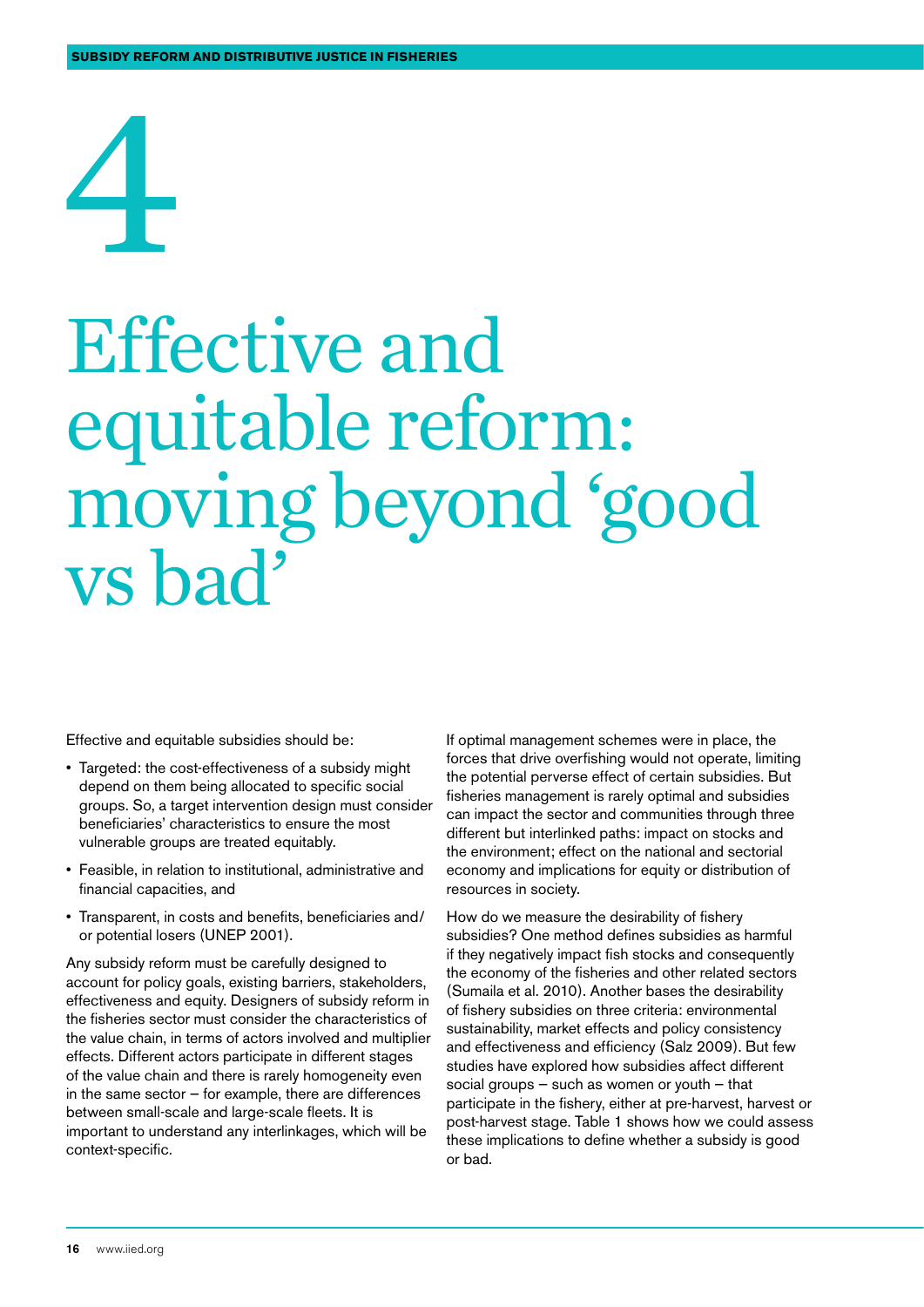| <b>SCENARIO</b> | <b>ENVIRONMENTAL</b><br><b>IMPACT</b><br>(Sumaila et al. 2010) | <b>EQUITY IMPACT</b><br>(potentially, depending on<br>reform design) | <b>GOOD OR BAD OVERALL?</b>                                  |
|-----------------|----------------------------------------------------------------|----------------------------------------------------------------------|--------------------------------------------------------------|
|                 | <b>Beneficial</b>                                              | Positive                                                             | Good                                                         |
| 2               | <b>Beneficial</b>                                              | Negative                                                             | Trade-offs exist between<br>environmental and equity impacts |
| 3               | Harmful                                                        | Positive                                                             | Trade-offs exist between<br>environmental and equity impacts |
| $\overline{4}$  | Harmful                                                        | Negative                                                             | <b>Bad</b>                                                   |

Table 1 Good or bad subsidies? Incorporating environmental and social concerns in assessments

Source: Author's own and Sumaila et al. (2010).

When a subsidy is harmful in terms of both environmental impact and equity (scenario 4), it should be reformed. Fuel tax exemption subsidies, for example, belong to this category, because they encourage fishing activity and the overexploitation of fishing resources. They also mostly benefit large-scale fleets, to the detriment of small or artisanal fishing fleets, whose activity might have a more significant impact in local communities.

Some subsidies are harmful for the environment but positive for equity or social justice (scenario 3) — for example, vessel or crew insurance programmes that encourage overexploitation but support fishers in cases of temporary difficulty. Others are beneficial for the environment but have a detrimental impact on local communities or women (scenario 2) — for example, establishing marine protected areas that restrict fishing to local communities but try to protect the fishing resources. In such cases, the existence of trade-offs makes it difficult to define them as good or bad. Both scenarios call for more careful assessment, to evaluate these trade-offs and minimise or alleviate their negative impact in the sustainability of both society and environment.

We can define subsidies that benefit fish stocks and vulnerable social groups (scenario 1) as good and justify them in both environmental and equity terms — for example, compensation schemes for no-fishing during fishery closures support resource regeneration and the livelihoods of communities affected by a fishing moratorium.

The scenarios in Table 1 are not exhaustive. For example, some subsidies might benefit the environment but have neutral impacts on equity, or vice versa. We can define these as good. Similarly, we would classify as harmful a subsidy that harms the environment but has no impact on equity or vice versa. When subsidies have no harmful environmental or equity implications, policymakers should decide whether the benefits justify their existence.

When thinking about the appropriateness of subsidy reform, it is fundamental to consider the impacts and trade-offs of any type of subsidy. And because subsidies are public funds (usually taxes) that are allocated to certain sectors or individuals, they need to be justified in political terms — for example, in terms of wider policy goals and integration within national targets such as SDG 5 on gender equity and equality.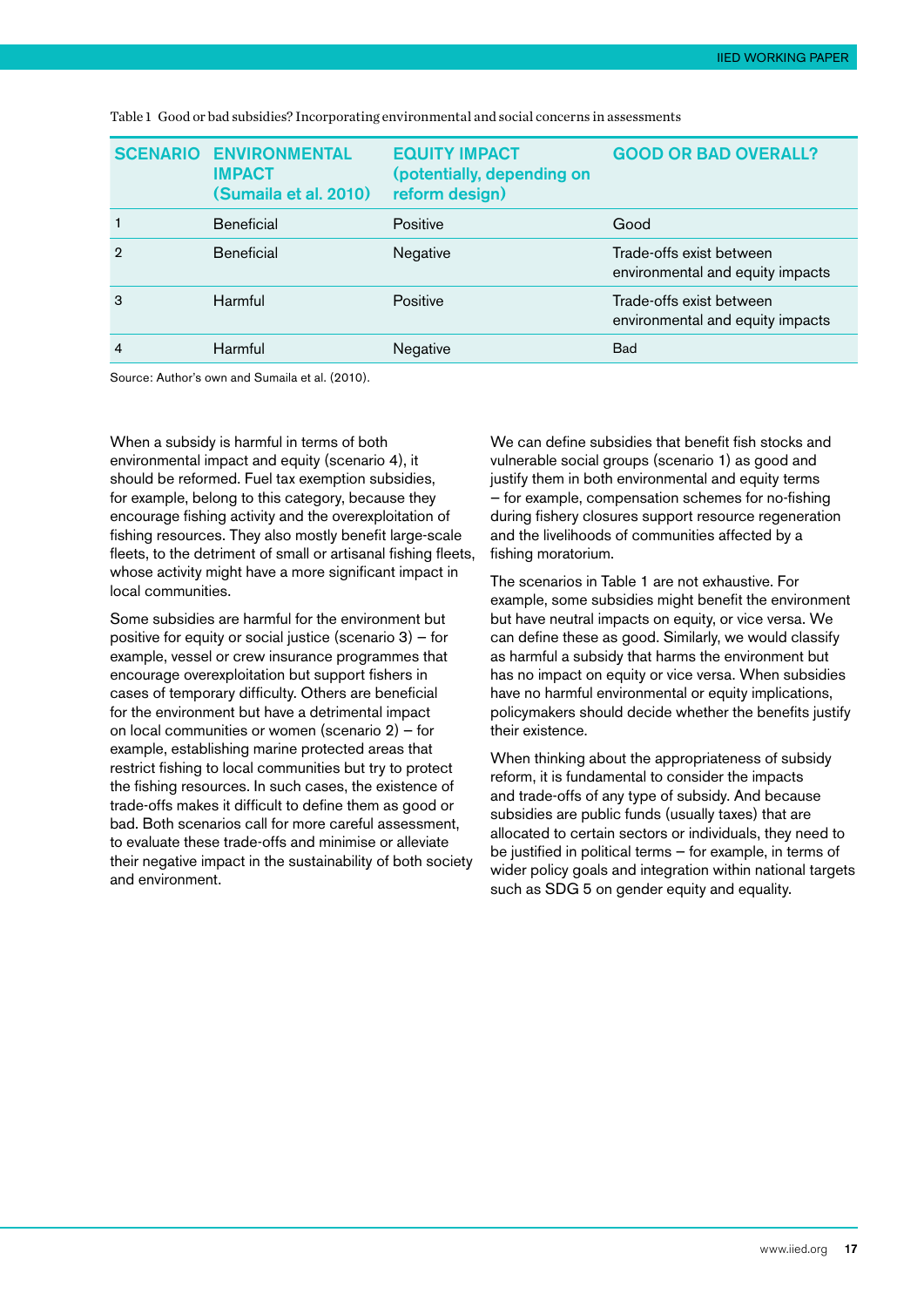# <span id="page-17-0"></span>5

### Preparing for reform: understanding the political economy of subsidies<sup>9</sup>

Although the negative environmental and economic impacts of most fishing subsidies are relatively well known — more than half the world's subsidies are environmentally harmful (Sumaila et al. 2016) — they are common around the world. To understand why fisheries subsidies are so widely used and why there is such resistance to reform, even when it would benefit the environment and people, it is necessary to consider the motivations behind subsidies and the existing barriers to reform.

#### 5.1 Motivations behind subsidies

The motivation for introducing subsidies is vast and complex, but we can draw a few oft-cited political, economic and social and environmental reasons from literature.

#### 5.1.1 Political motivations

Subsidies can be a convenient way to deliver visible public benefits, so they are often used for political gain. In such cases, a government might target subsidies at the interest groups that have a bigger say in keeping it in power (Inchauste and Victor 2017). At the same time, well-organised interest or lobbying groups can also advocate for subsidies to ensure specific benefits for their sector (Commander 2012, Victor 2009)

#### 5.1.2 Economic motivations

In fisheries, as in agriculture and other primary sectors, production and harvest are highly variable, due to weather conditions or other factors. In some cases, subsidies introduced to overcome temporary difficulties become permanent over time (Commander 2012). Governments also use subsidies to correct market failures or externalities or to stimulate capacity increases in developing industries and encourage investment

9 Most of the articles cited in this section are based on case studies from the energy sector, specifically on fuel subsidy reforms around the world.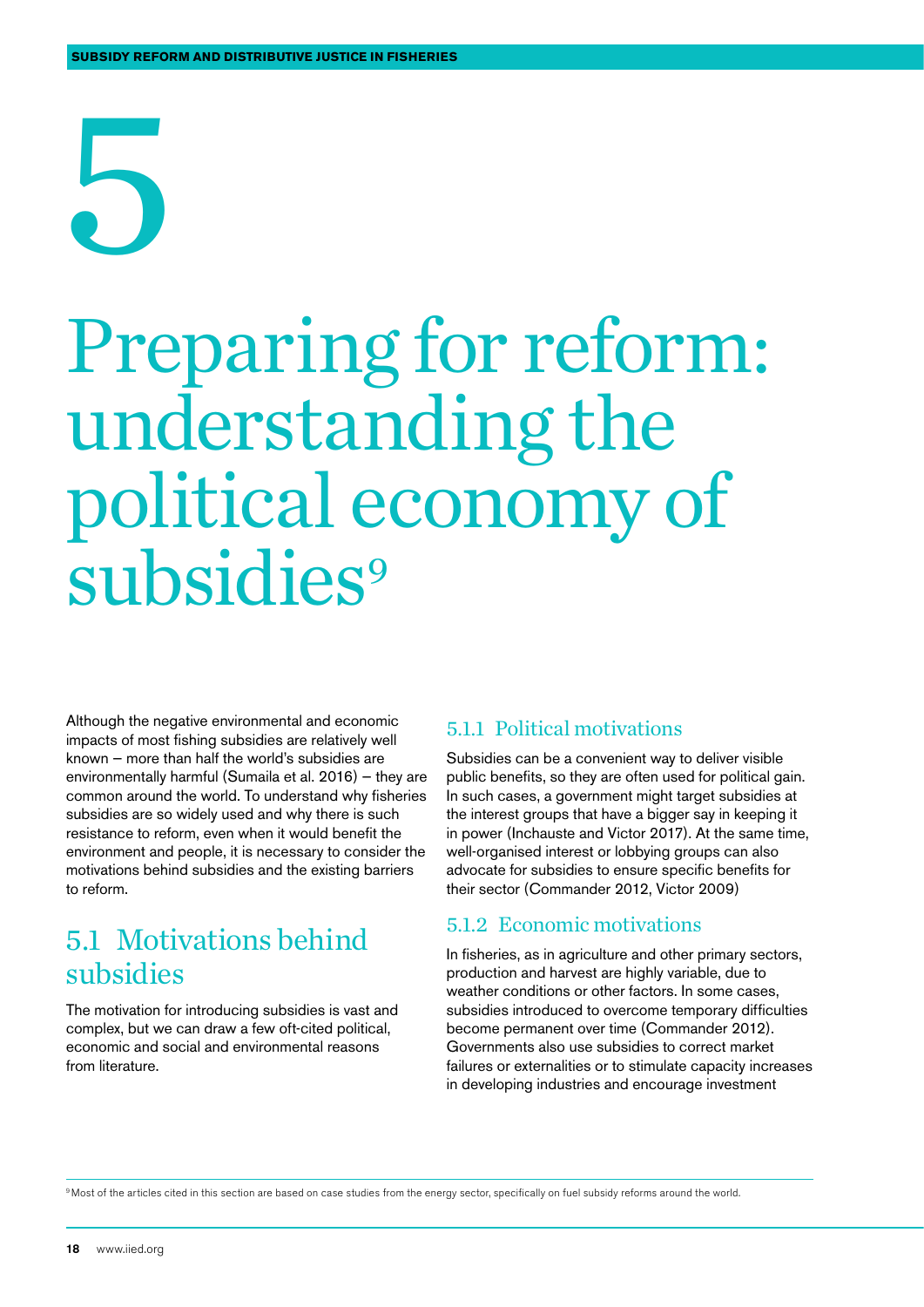<span id="page-18-0"></span>and innovation in the sector (UNEP 2001). They can introduce them as a way of supporting sectorial production that has strategic value for the country or, in export-oriented sectors, to secure a competitive advantage in international trade (Commander 2012).

#### 5.1.3 Social and environmental motivations

Subsidies have often been justified as a way of protecting employment and supporting the income of vulnerable communities who depend on fishing (Commander 2012, UNEP 2001). One such example is designing compensation packages for those affected by fishery closures (see Box 4). Some subsidies — like payments for ecosystem services — aim to encourage environmentally friendly practices (UNEP 2001).

#### Box 4. The Bangladesh hilsa compensation **SCHEME**

Since the 1970s, overfishing and habitat degradation has caused a significant decline in hilsa catches, one of Bangladesh's most iconic fish. In 2003, the national government established hilsa sanctuaries and imposed a complete fishing ban during March, April and peak spawning season to allow the fish to reproduce. To protect the livelihoods of poor fishers dependent on this resource, it also introduced an in-kind compensation scheme and support for engaging in alternative income-generating activities. In 2013, a Darwin Initiative-funded project led by IIED revised the scheme and helped improve the design of the compensating programme to make it more efficient and sustainable. This shows how supporting the livelihoods of local communities while establishing fishery closures can encourage social sustainability and the fishing resources they depend on.

Source: Dewhurst-Richman et al. (2016)

#### 5.2 Barriers to subsidy reform

Subsidies are always easier to introduce than to reform. Although the reasons for resistance to reform are generally complex and case-specific, case studies have identified several barriers to reform, under three overarching classifications: political reluctance and power structures; social opposition; and uncertainty and inertia.

#### 5.2.1 Political reluctance and power structures

When interest groups with political power benefit from a subsidy, they can effectively block any attempt for reform to keep their privileges (Kopits 2008). The more benefits subsidies provide to well-organised interest groups, the harder it is for government to reform, since these groups are unlikely to accept the cost of reform (Inchauste and Victor 2017, IMF 2013). Depending on these groups' political power, this can place significant constraints on policymakers (Whitley and van den Burg 2015). Most subsidies also encourage path dependence and lock-in, so even if the political costs of organising a lobby to obtain a subsidy are high, lobbying and advocating for their reform is often harder (Victor 2009).

When benefits from subsidies are concentrated in a few interest groups and costs are diffused among taxpayers, political mobilisation bias related to political support might make subsidy reform difficult (UNEP 2001). This is related to one of the fundamental basics of political economy studies: that policies are in place to benefit well-organised interests at the expense of the general welfare of less-organised groups (Wilson 1973).

Because benefits are asymmetrically distributed in society, there are asymmetric incentives for policymakers, too (Commander 2012, Whitley and van den Burg 2015). This is further compounded by inconsistencies in the timing of costs and benefits. Subsidy reforms — especially in fisheries — are usually associated with high short-term costs to those benefiting from the subsidy in first place and benefits that only come to fruition in the long term, such as improved stock sustainability.

Other barriers to subsidy reform include a lack of awareness among government or political participants of the harmful impacts some subsidies have on sustainability and their medium and long-term implications. Natural resources such as forests, the marine environment or fish stocks are often seen only as resources to be exploited; people fail to recognise or account for the linkages between current exploitation levels and the sector's future status.

In some cases, fiscal reforms are delayed or blocked because governments do not have the technical and administrative capacity to carry it out. They either lack effective mechanisms to target and transfer compensations, a strategy to integrate subsidy policy in a broader public policy setting or coordination between government departments. When subsidies support a broader sectorial strategy, reform can also become compromised if no alternative measures are developed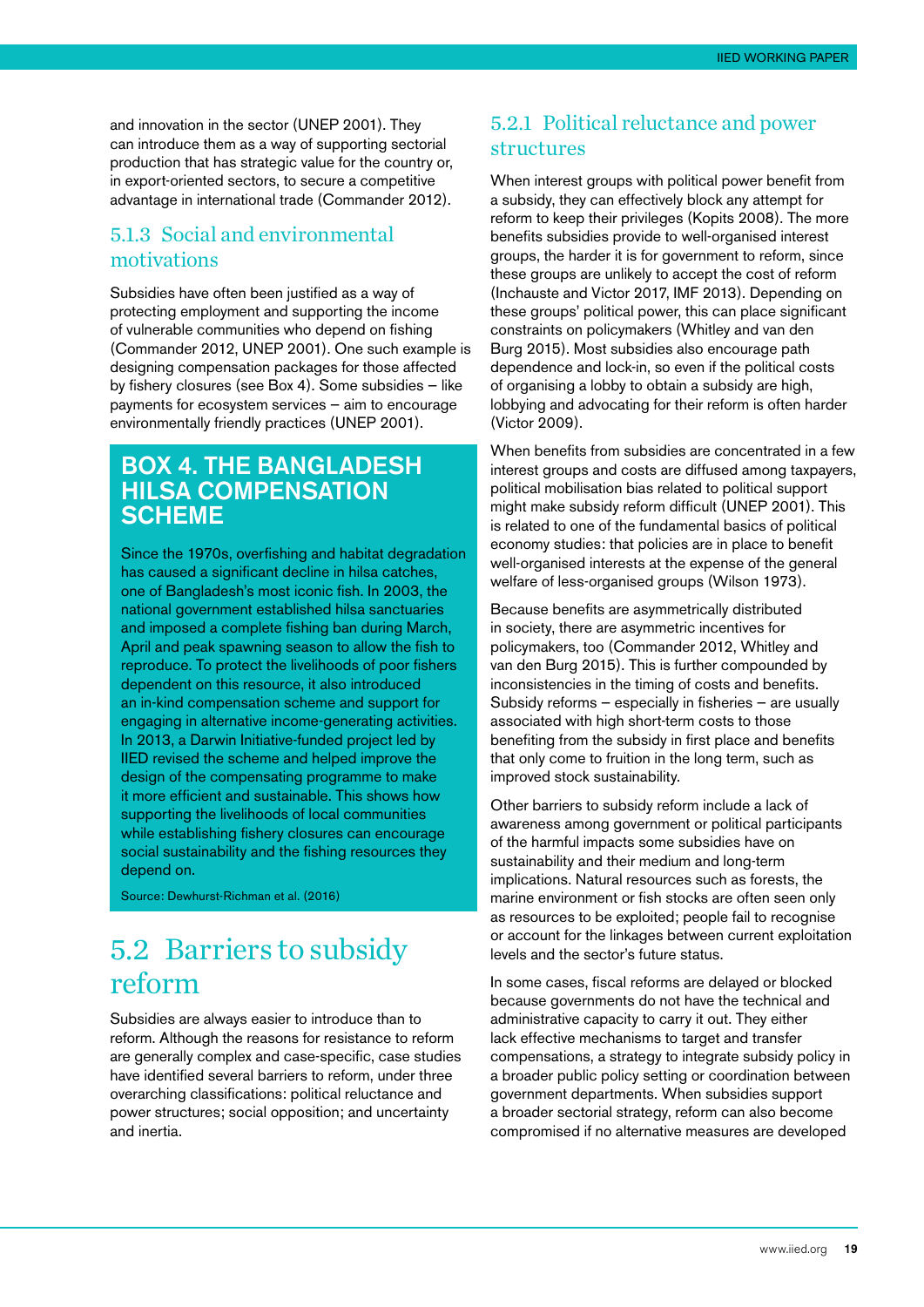and implemented. Weak governance and institutional power can also increase the uncertainty and risk associated with reform, decreasing public acceptance and support (Whitley and van den Burg 2015).

#### 5.2.2 Social opposition

Fiscal reform can also fail because of a lack of information on the magnitude, beneficiaries or negative impacts of the existing subsidy (IMF 2013). This lack of transparency might also have an adverse effect on the reforming political process and support for reform (Whitley and van den Burg 2015). It can also affect public awareness around the appropriateness of reform and by extension, public support.

Dependency on the state for employment or income, supported by the subsidy policy in place, can also encourage resistance to reform (Kopits 2008). Public beliefs around the role of public institutions and fiscal instruments to support economic sectors and livelihoods can also lead to opposition (Commander 2012).

As we see from the Nigerian example below, the lack of government credibility — which is linked to the lack of transparency and information on reform — can cause public opposition to subsidy reform. When the public does not believe in a government's claims of the benefits of reform, they are more likely to oppose it where uncertainty and distrust is high (UNEP 2001, Commander 2012, IMF 2013).

Public opposition to reform can increase when a country is going through a period of economic deceleration or crisis, because the potential costs of reform have more impact on company balance sheets and people's livelihoods at these times (IMF 2013). Conversely, a bad economic and financial situation can also act as a catalyst for policymakers for fiscal reform (Lejour 2016).

#### 5.2.3 Uncertainty and the power of inertia

One of the main obstacles to subsidy reform is aversion to change (Kopits 2008). Uncertainty regarding the winners and losers of reform and concerns over harmful impacts on interest groups, on the poor or a general economic impact might constrain the will for reform (IMF 2013, UNEP 2001). This is also the case when uncertainty extends to the purely political costs or gains of reform.

Because subsidies tend to support certain behaviours and patterns of activity, they might encourage a lack of dynamism, maintaining the production and consumption decisions encouraged by the subsidy (OECD 2007). This inertia can be intensified when the government fears that reform will lead to political instability or unrest.

#### Box 5. Opposition to energy subsidy reform in **NIGERIA**

In 2012, the Nigerian government introduced a reform of the energy subsidy system. After years of increasing funds allocated to the sector, it had become higher than the education, health and social protection budgets combined. The government tried to alleviate the expected rise in energy prices through compensation payments to public employees and other measures such as vocational training or conditional cash transfers, but social opposition and strikes and protests limited the reform.

Several factors explain this opposition to reform, including the lack of governmental understanding of the social and distributional impacts of reform, a public communication campaign on the benefits of reform and stakeholder involvement in the process. The compensating or mitigating measures were not implemented on time and had limited coverage. The lack of government credibility was also fostered by in-country corruption levels, making it difficult for people to accept reform. In the end, it was only partially implemented.

Source: Commander et al. (2012)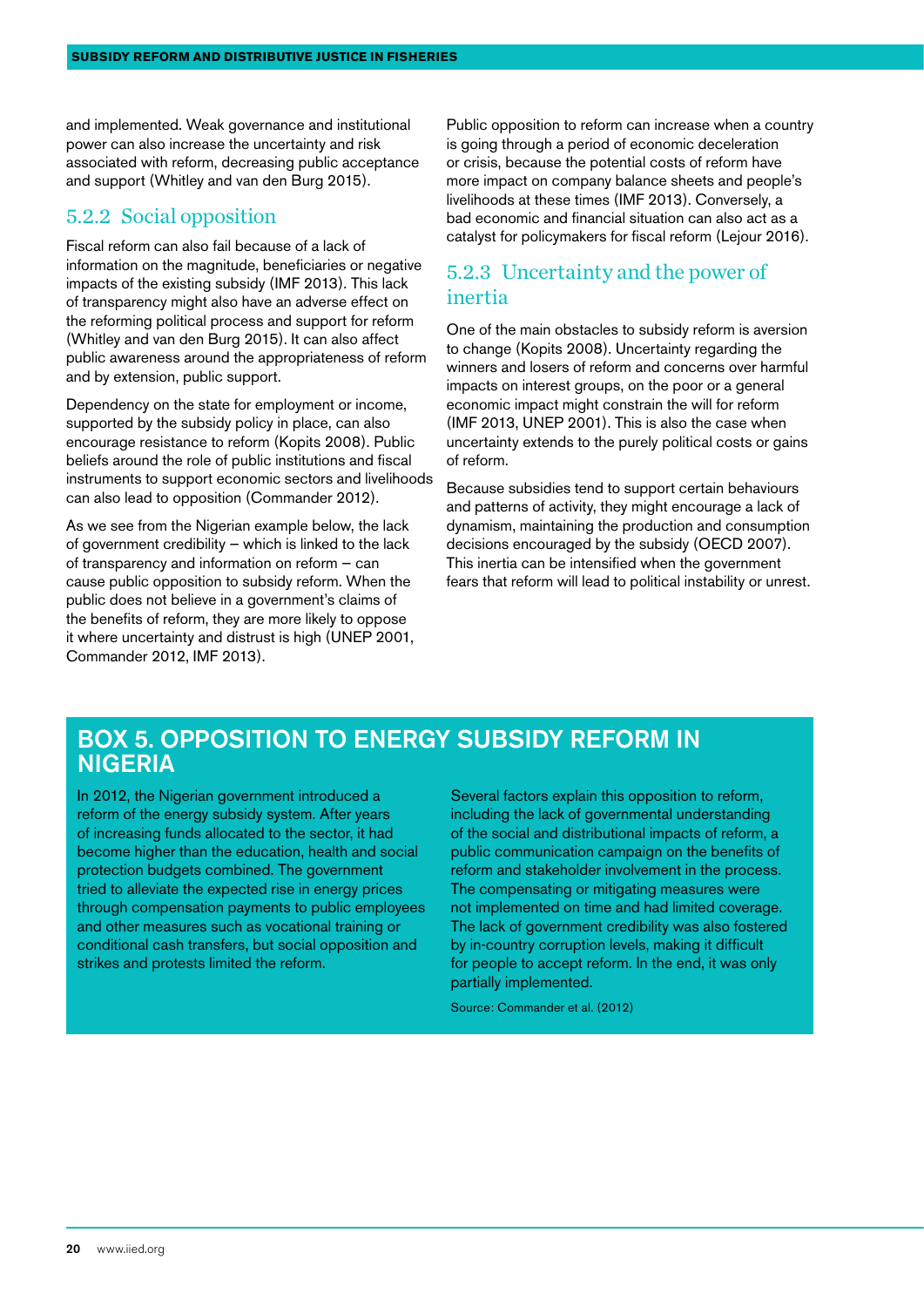# <span id="page-20-0"></span>6

## Reforming fisheries subsidies to ensure environmental efficiency and equity

Once policymakers have identified a bad subsidy that needs reform, they must consider different options for reform. The literature suggests several options for reform, including eliminating, reorienting or conditioning subsidies, decoupling them from fishing effort and buyback schemes (Cisneros-Montemayor et al. 2016).

**Eliminating subsidies** implies removing of all types of subsidy allocated to the fishery sector. Doing so would certainly generate strong opposition due to the likely high short-term losses to the sector and local communities, even if the long-term resource recovery gains would offset the losses.

**Decoupling subsidies** from fishing effort means reforming them in a way that payments are not linked to fishing effort but still support the income of local communities and poverty alleviation.

**Reorienting subsidies** towards fishery management, enforcement or research would direct public funding to improve the sustainability of fisheries instead of encouraging overexploitation.

**Conditioning subsidies** means establishing payments to fishers or fisher communities who depend on certain criteria to operate sustainably.

**Buy-back subsidy schemes** have been widely used to remove excess capacity from fisheries, by compensating fishery owners for scratching their boats and leaving the sector. But evidence shows that results are not very promising, with limited removal of capacity and reductions in fishing activity in relation to the costs of the scheme (Clark et al. 2005).

Deciding which type of reform to pursue will depend on context, political feasibility and social preferences. But there are certain key elements policymakers must consider for their subsidy reform to succeed.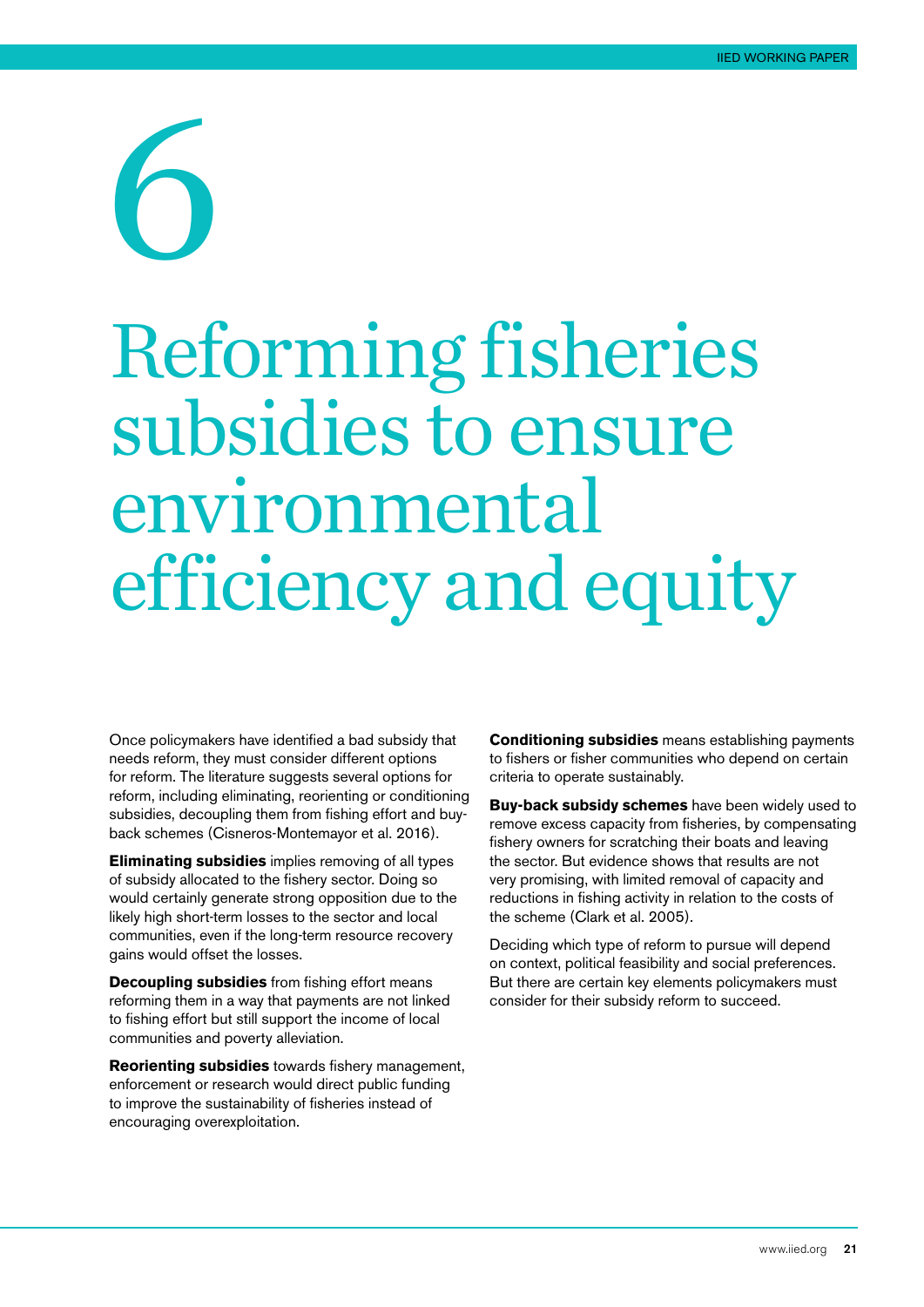#### <span id="page-21-0"></span>6.1 Elements for successful subsidy reform

#### 6.1.1 Stakeholder involvement and social support

Stakeholder and general public involvement are very important for political acceptability of reform (Commander 2012, Lejour 2016). Stakeholders and the public must be engaged in designing and implementing fiscal reform for it to reflect social distribution and equity preferences. The perception of a policy's equitable outcomes is country-specific, so we cannot assume that the most equitable option is always the one that will bring consensus around reform. Ideally, the losers should be ready to accept some loss for the sake of general welfare or increased fairness (Kopits 2008). The dialogue with stakeholders and civil society needs to be constant to maintain their commitment to reform (IMF 2013).

#### 6.1.2 Political commitment

Including reform in a wider government agreement can facilitate support from other political parties or interest groups. Political majorities in government and the strength of governmental political leadership will also dictate support (Lejour 2016). A reform process can take a long time and involve many different interest groups, so it needs strong political support and commitment (IMF 2013).

#### 6.1.3 Transparent communication

There must be effective communication about the benefits of reform, the costs of subsidies and their beneficiaries to fight political inertia and opposition (UNEP 2001, Commander 2012, IMF 2013). An effective communication campaign that gives clear information on reform can facilitate political feasibility by making groups aware of the benefits of reform, as this will encourage political organisation to support reform. Communication can also help build the government's credibility on the outcomes of reform (IMF 2013) and might convince those who are going to lose out in the short term to support reform for expected higher future benefits (Inchauste and Victor 2017).

#### 6.1.4 Compensation measures and complementary policies

When reforming subsidies, compensation packages and complementary policies can be a useful tool (Commander 2012, Inchauste and Victor 2017, IMF 2013). Because subsidy reforms inevitably entail losses to some sectors or vulnerable groups, public intervention can secure livelihoods and help the

government gain public support for reform (see Box 6). The type, size and duration of the compensation scheme should be defined in a case-by-case scenario after considering the particularities of every social group affected, such as women, the elderly or indigenous communities.

#### Box 6. Successful energy subsidy reform in Ghana

In 2005, the Ghanaian government decided to reform its fuel subsidy scheme. After a social impact analysis identified the winners and losers of subsidy removal, it launched an effective public communication campaign explaining the benefits and need for reform. The government also introduced complementary measures to mitigate the negative impacts of reform and build social support, eliminating fees for primary and secondary education, improving public transportation and investing in healthcare.

Including compensating and complementary measures at the time of reform ensured broad public support, which was bolstered by research on reform impacts on vulnerable groups and transparent communication.

Source: IMF (2013)

The Ghana experience shows that complementary measures — such as human or physical capital investments or improvements in fishery management — that might benefit those losing out in the reform can help. Such policies can substitute the role played by the subsidies or allow the government to reduce them in size and encourage further social legitimacy and support for reform (Inchauste and Victor 2017). Complementary measures should follow the principles of transparency and public accountability, while also maintaining predictability. So, as well as being linked to objectives to allow for dynamic adjustment of the policy, they should present clear criteria and timelines for their removal (Whitley and van den Burg 2015).

It is important to acknowledge that the possibility of implementing compensation packages and introducing complementary measures is closely linked to institutional ability and capacity (see Section 6.2) and might become challenging in low-income countries (UNEP 2001).

Researchers have developed a political economy framework to assess subsidy policy design by the way it distributes the benefits and costs of reform in society (Inchauste and Victor 2017). It is based on the idea that generally well-organised interest groups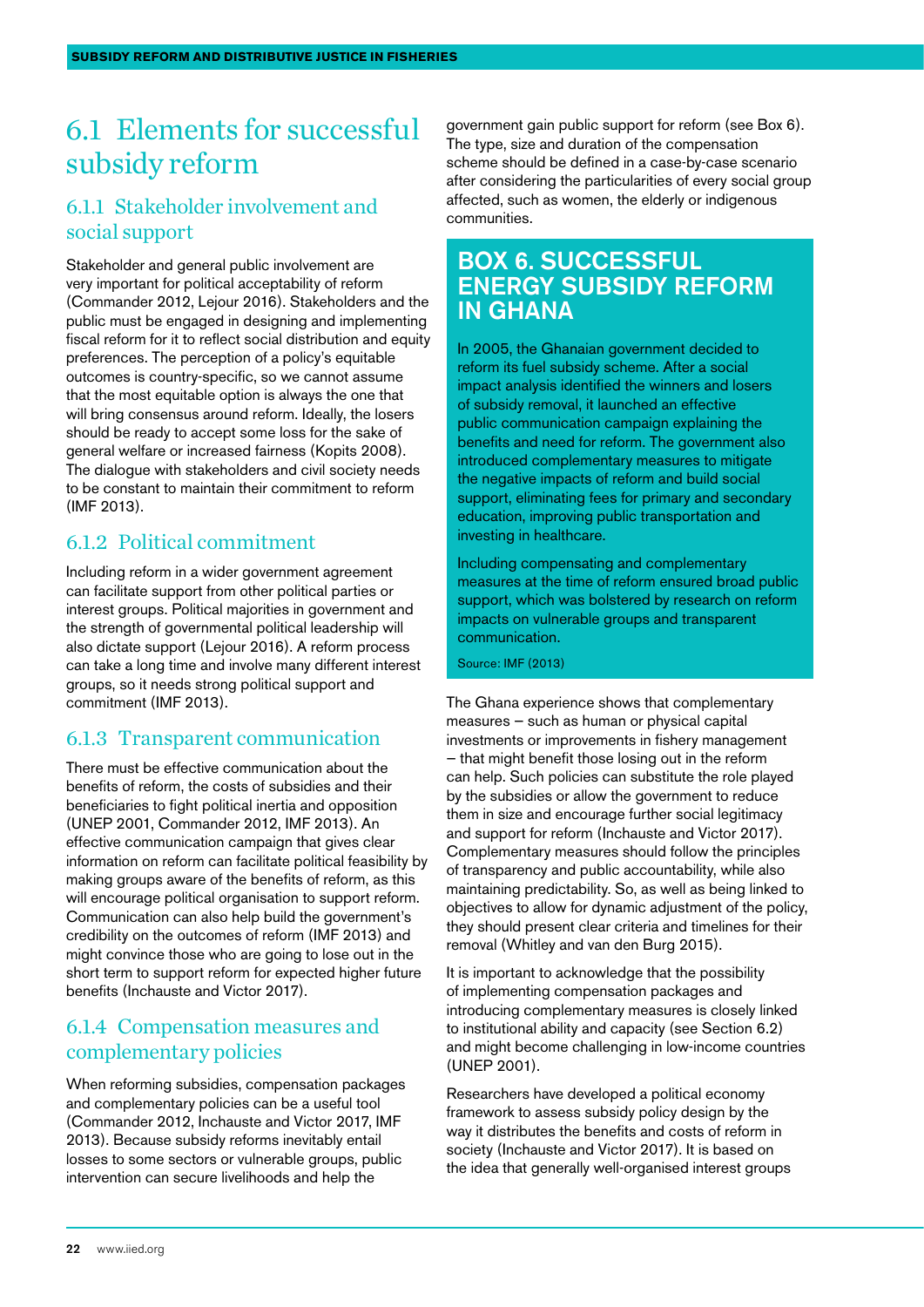<span id="page-22-0"></span>define policy, often at the expense of general interests. In the case of fisheries, subsidies tend to be directed to small, powerful groups such as large-scale fleets (see Schuhbauer et al. 2017). If reform is efficient and equitable, we would expect citizens in general and vulnerable targeted groups to reap the larger share of benefits and powerful interest groups the smaller share. To gain the latter's support for reform, governments could offer them alternative benefits. These could include introducing management improvements, such as quotas, as a complementary policy to subsidy reduction that credibly increases the economic value of the fishery.

#### 6.1.5 Adequate design, framing and timing

Careful planning will ensure reform is gradual, credible and transparent (OECD 2007). Assessing the distributional implications of subsidy reform to understand the poverty and social impacts will also help policymakers design targets and incentives and facilitate public support (IMF 2013).

Implementing reform gradually might reduce risk aversion to uncertainty around costs and benefits, as it allows a policy to be revised and monitored (Commander 2012). It may also take time to build consensus and negotiate in a participative way with stakeholders to gain support for reform (IMF 2013). Choosing the right timing for reform  $-$  for example, when favourable macroeconomic conditions dominate — is also vital (Atansah et al. 2017).

A gradual reform helps alleviate the costs of reform for impacted social groups, giving them time to modify their activity patterns and fishing efforts and adapt to the new financial situation (UNEP 2001). The low mobility and malleability of capital and labour in fisheries makes a gradual transition to reform more desirable (Clark and Munro 1975, Clark et al. 1979, Gréboval and Munro 1999).

The different timeframes of the costs and benefits of fiscal policy mean that politicians with a short-term view might encourage policies characterised by short-term benefits to certain groups, even if they become costly in the long term. International or multilateral institutions could impose credible constraints to policymakers to prevent this from happening (Victor 2009).

Reform needs to be financially feasible and sustainable. Even if it releases funds for compensation packages, governments may need to mobilise other funding sources in advance, to cover any time gaps and ensure the reform process is robust and does not become compromised (Whitley and van den Burg 2015).

#### 6.2 How can institutional capacity enable fisheries subsidy reform?

One of the barriers to subsidy reform is the lack of government institutional capacity. Even if there is political will and public support for subsidy reform, institutional and technical capacities need to be aligned with the requirements for reform. Public institutions often lack the capacity to engage in alternative policies or new transfer mechanisms, such as compensation packages or complementary policies. Areas to focus on to overcome this barrier include: political and legal framework, human and financial resources, institutional coordination and the role of civil society and international organisations.

#### 6.2.1 Political and legal framework

Three factors influence using subsidies as a component of public policy: government goals, its fiscal organisation and the availability of other tools (Victor 2009). Subsidy reform needs to focus on the supply side, analysing any alternatives that might be more effective and beneficial, since the number of subsidies in place reflects the availability of alternative policy instruments.

A country's political system (authoritarian or democratic) might also constrain or enable reform. For example, a lack of information on supporters means that nondemocratic regimes tend to implement broad subsidy or transfer packages, even if these are inefficient (Commander 2012). Subsidies have been negatively correlated with a measure of government effectiveness, law and regulatory quality and low corruption. But the need for stakeholder engagement and public support in any subsidy reform requires mechanisms for dialogue and political resolution, which are typical of democratic regimes (Commander 2012). A stable and predictable policy environment might also facilitate fiscal reform (Inchauste and Victor 2017).

Institutional factors that are relevant for subsidy reform include: government decision making, legal constraints and public intervention in the economy (Inchauste and Victor 2017). One analysis of the institutional context of fishery reform in Bangladesh proposes several measures to help countries transition to fishery reform: establishing effective enforcement regulations and mechanisms; ensuring good governance at local and national levels; putting in place quick and effective judicial mechanisms to resolve cases of illegal fishing; and increasing awareness of the benefits of fishery reform and regulation. Doing so will require amending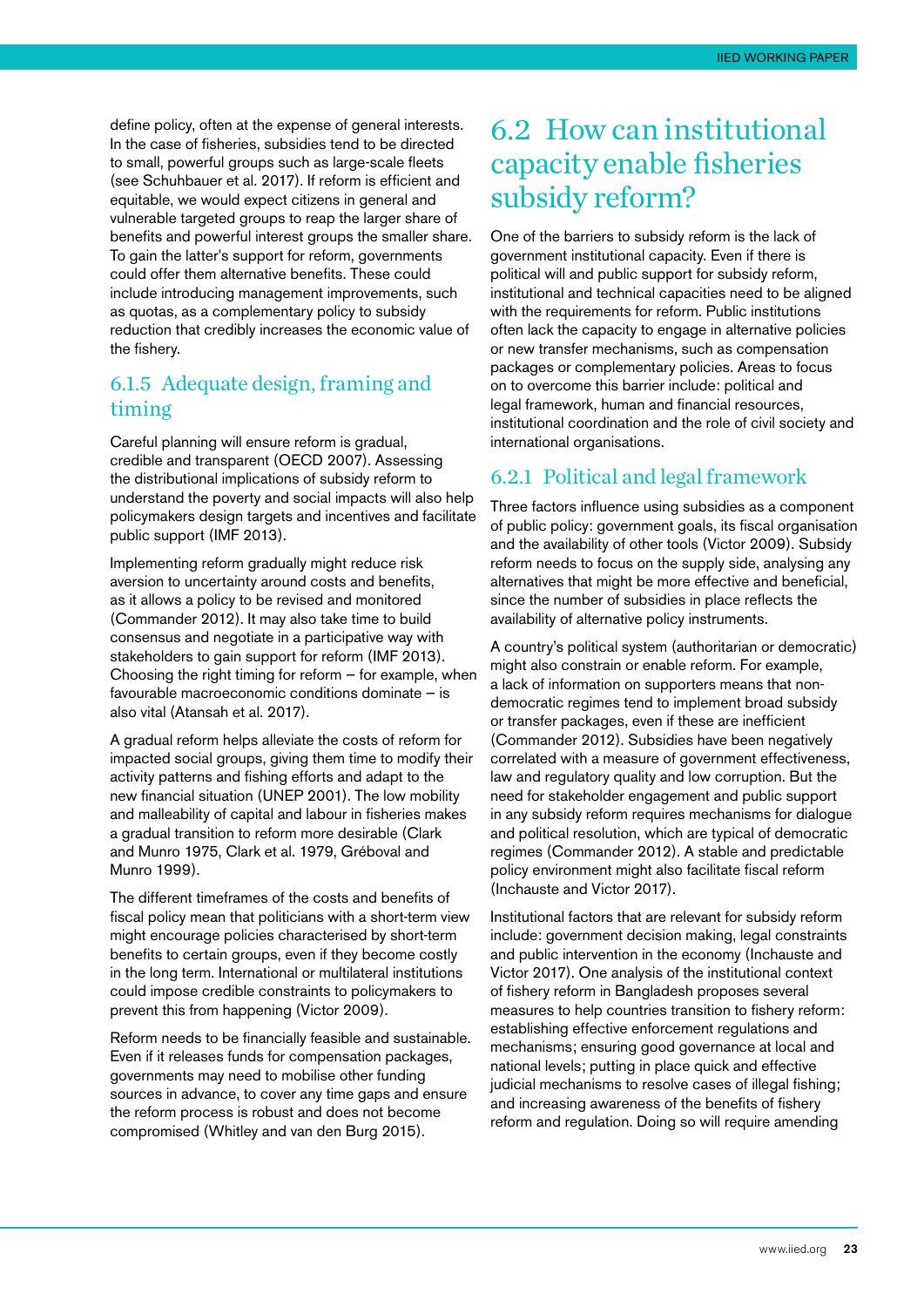legislation and allocating enough human and financial resources to fishery management and enforcement. Policy designs must include incentives for fishers and encourage alternative income-generating activities, while support from and involvement of stakeholders — such as fishers and traders — are also vital (Islam et al. 2016).

#### 6.2.2 Human and financial resources

Having information systems that allow the government to monitor and assess impacts of reform is a key requisite for successful subsidy reform (IMF 2013). Information gathered would serve as the basis for reform design and feed into both the communications strategy and stakeholder participatory involvement process. This would allow the government to identify potential beneficiaries and losers and target compensatory measures (Commander 2012, Inchauste and Victor 2017).

Governments also need technical and institutional financial capacity to fund the compensatory or complementary measures necessary in any reform that affects vulnerable groups (Islam et al. 2016). Even if eliminating subsidies releases public funds to be invested in alternative policies, the process might take time, so governments should be able to dispose of those funds in advance (Whitley and Burg 2015).

In any subsidy reform, governments are also likely to need to reallocate resources across government bodies and adapt human and financial resources to the new scheme. For example, an efficient and equitable reform might target certain vulnerable groups rather than be widely applied. Not only will this require more information; governments will also need to allocate more human resources to those tasks, which might be problematic in low-income countries that are already constrained by limited resources.

#### 6.2.3 Institutional coordination

Reforming subsidies for a more beneficial public use of funds requires adequate institutional and administrative capacities as well as strong links and coordination between governmental departments (Whitley and van den Burg 2015). The fisheries sector is characterised by complex institutional and governance structures — such as formal and informal institutions and public, private and civil society sector agents — involving cross-linkages between government departments and decision-making areas (Islam et al. 2016).

#### 6.2.4 The role of civil society and international organisations

The level of organisation in a country's civil society will also define the success of reform (Inchauste and Victor 2017). All stakeholders should be involved in a reform process, maintaining a constant dialogue with the government in charge of carrying it out. Where some of the main interest or most impacted groups are not well organised, collaboration and consultation might become difficult. This may hinder support for reform from certain social segments, if their voices are not meaningfully incorporated in the process (IMF 2013).

International actors can also play a significant role in the process, providing technical and financial help to governments, raising awareness and encouraging public support (Whitely and van den Burg 2015). Outside pressure from multilateral agencies or international agreements such as the proposed WTO reform of fishing subsidies could help governments carry out otherwise unpopular policies without bearing too much of the political cost (Krane 2018).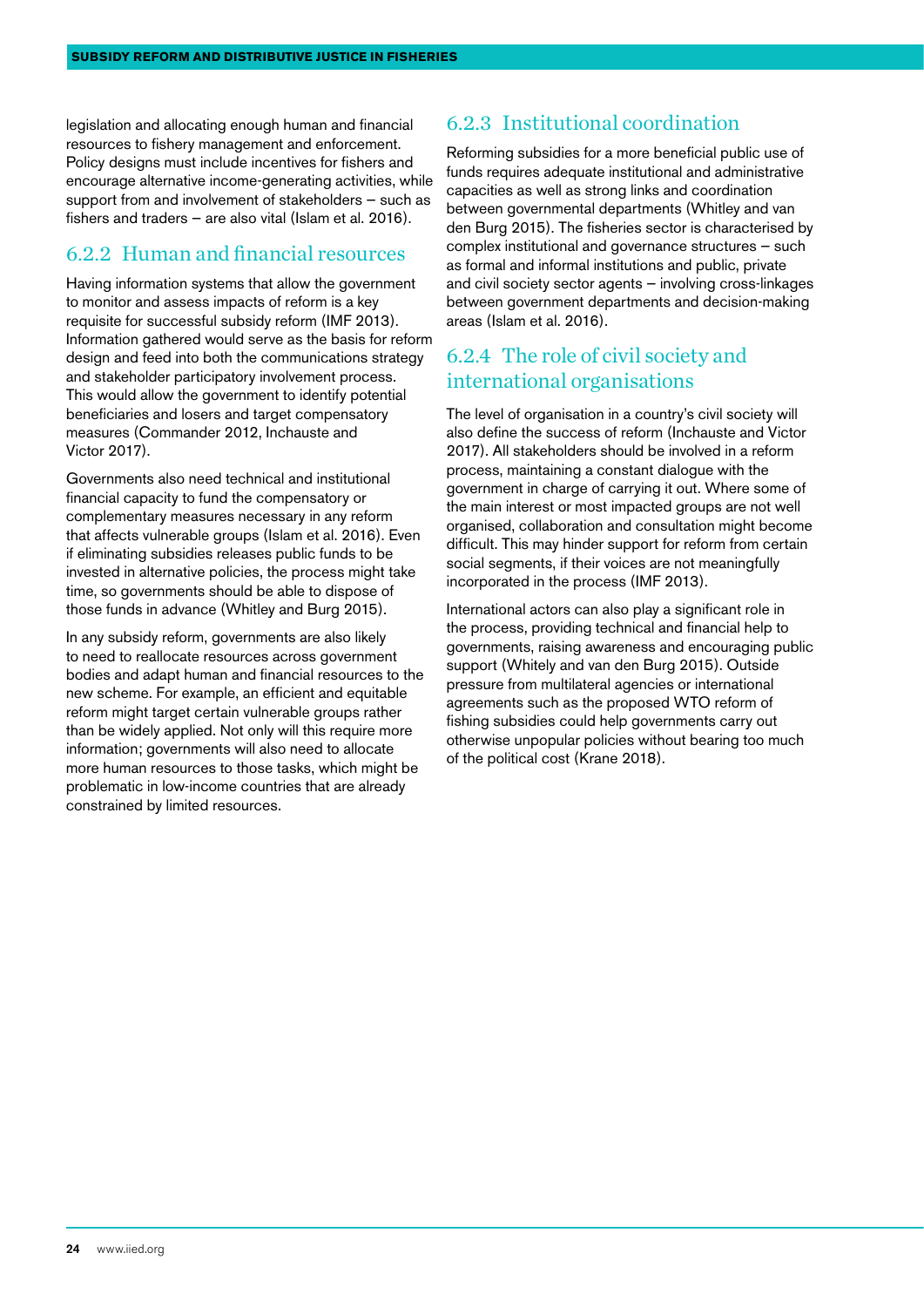## <span id="page-24-0"></span>7 Summary and conclusions

WTO negotiations to eliminate harmful subsidies and SDG Target 14.6 push for fisheries subsidy reform to reverse the negative impact that more than half of all subsidies have on the environment and trade.

But every subsidy reform has costs and benefits for different social groups, impacting on income-generating activities and communities. So, decision makers must carefully assess and consider the distributional impacts and implications of reform when deciding on the beneficial or harmful nature of any given subsidy.

Removing certain subsidies could benefit both fish stocks and social equity at the same time, but this will not always be the case. This does not mean that environmentally harmful subsidies should not be eliminated or reformed out of fear of their social effects. But any analysis must include distributive impacts and make potential trade-offs explicit to help those designing reforms decide whether to implement compensatory or complementary measures to mitigate these effects. Identifying context-specific barriers to and enablers for reform will also help ensure reform is successful and gains wide social support.

Fisheries economics and decision making have not traditionally considered the distributional effects of fisheries reform. Their main interest and focus of discussion has been efficiency and environmental impact: how to maximise rents from fisheries while ensuring sustainability of fish stocks and the fishing sector.

But the concept of distributive justice or allocating resources among the different members of a society has long been a concern among philosophers, social scientists, societies and individuals. Assessing the allocation of benefits and burdens of policy interventions should inform all decision making. This paper points to some of the tools that policymakers in the fisheries sector can use to assess the impacts of fiscal reforms in terms of beneficiaries and losers and incorporate efficiency and equity considerations into their analyses of fisheries subsidies. The benefits of including an equity analysis when reforming fisheries are not trivial: identifying the benefits and disadvantages of reforms for the most vulnerable groups of society and incorporating them into policy design will protect communities and livelihoods. It can also facilitate policy implementation by increasing public support to reform.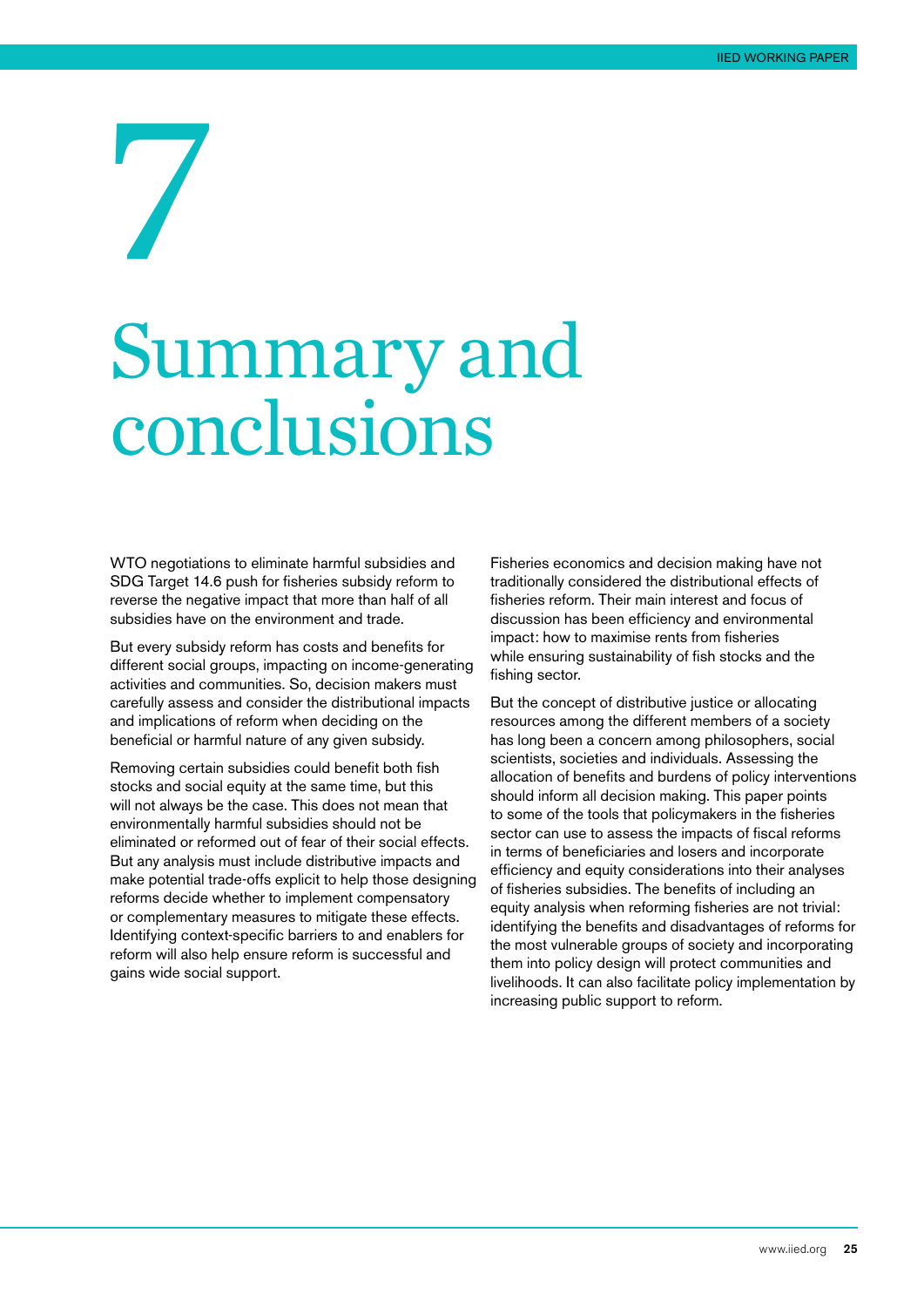## <span id="page-25-0"></span>Abbreviations and acronyms

EEZ exclusive economic zones

- SDGs Sustainable Development Goals
- WTO World Trade Organization

## Related reading

Steinbach, D, Mohammed, E and Steele, P (2016) A sustainable future for fisheries: how fiscal policy can be used to achieve SDG14. See [http://pubs.iied.org/](http://pubs.iied.org/pdfs/17411IIED.pdf) [pdfs/17411IIED.pdf](http://pubs.iied.org/pdfs/17411IIED.pdf)

Porras, I, Mohammed, E, Ali, L, Ali, M S and Hossain, M B (2016) Leave no one behind: power and profits in Bangladesh's hisla fishery: a value chain analysis. See <http://pubs.iied.org/pdfs/16622IIED.pdf>

IIED (2016) Leave no one behind: from ambition to action. See <http://pubs.iied.org/pdfs/17395IIED.pdf>

IIED, Fisheries. [www.iied.org/fisheries](http://www.iied.org/fisheries)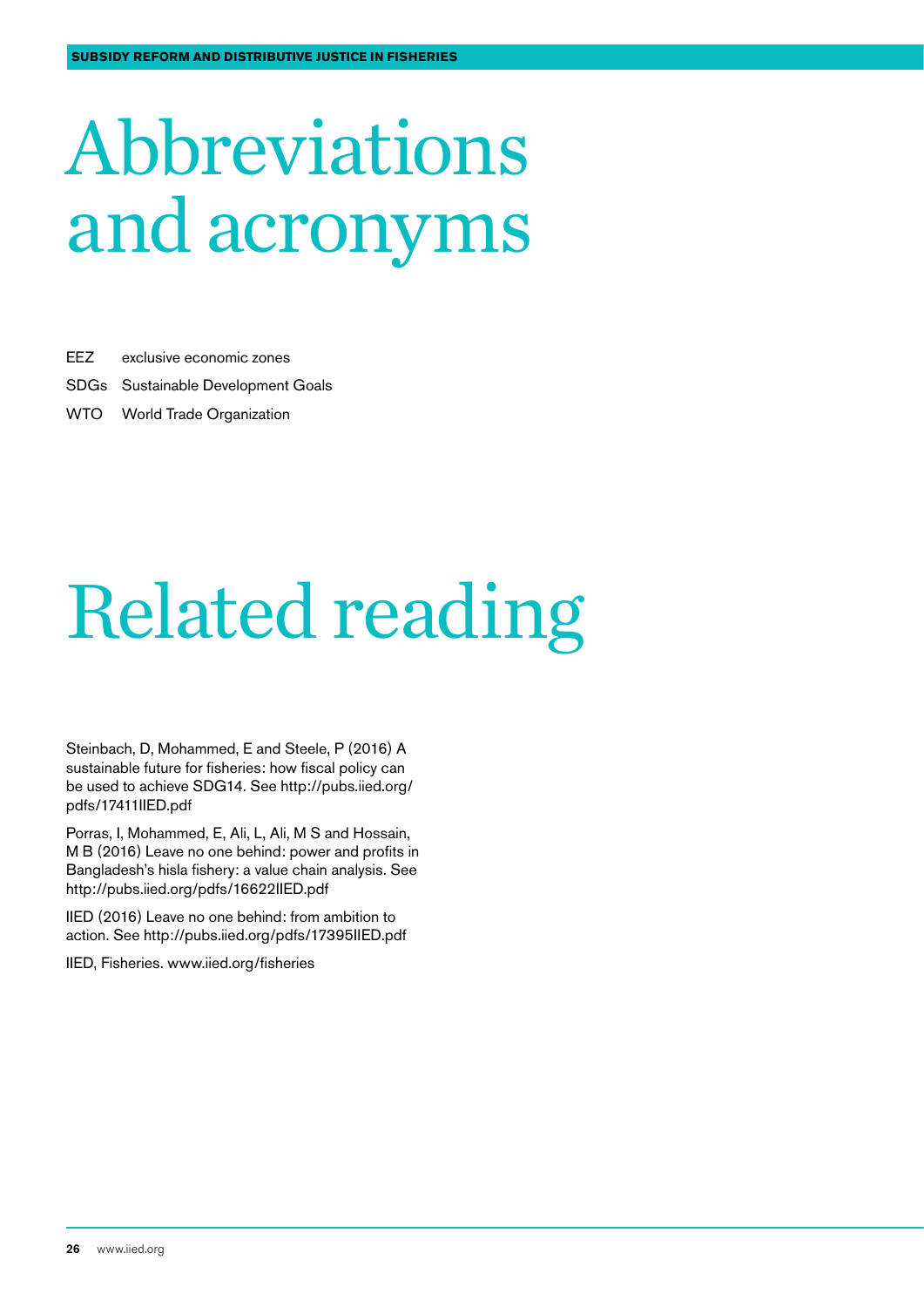### <span id="page-26-0"></span>References

Alesina, A F, Cozzi, G and Mantovan, N (2009) The evolution of ideology, fairness and redistribution. NBER working paper series, no 15587. National Bureau of Economic Research, Cambridge, Massachusetts.

Atansah, P, Khandan, M, Moss, T, Mukherjee, A and Richmond, J (2017) When do subsidy reforms stick? Lessons from Iran, Nigeria, and India. CGD policy paper 111. Center for Global Development, Washington DC.

Bromley, D W (1977) Distributional implications of the extended economic zone: some policy and research issues in the fishery. *American Journal of Agricultural Economics* 59 (5), proceedings issue 887–892.

Brown-Weiss, E (1992) Intergenerational equity: a legal framework for global environmental change. In: Brown-Weiss, E (eds): *Environmental change and international law: new challenges and dimensions*. United Nations University Press, Tokyo.

Busjeet, G (2013) Planning, monitoring, and evaluation: methods and tools for poverty and inequality reduction programs. World Bank Group, Washington DC.

Cisneros-Montemayor, A, Sanjurjo, E, Munro, G R, Hernandez-Trejo, V and Sumaila, U R (2016) Strategies and rationale for fishery subsidy reform. *Marine Policy* 69 229–236

Clark, C W and Munro, G R (1975) The economics of fishing and modern capital theory: a simplified approach. *Journal of Environmental Economics and Management* 2 92–106.

Clark, C W, Munro, G R and Sumaila, U R (2005) Subsidies, buybacks, and sustainable fisheries. *Journal of Environmental Economics and Management* 50 47–58.

Clark, C W, Clarke, F H and Munro, G R (1979) The optimal exploitation of renewable resource stocks: problems of irreversible investment. *Econometrica* 47 25–47.

Commander, S (2012) A guide to the political economy of reforming energy subsidies. IZA policy paper no 52. Institute for the Study of Labour, Bonn.

Cowell, F A (2009) Measuring inequality. LSE Perspectives in Economic Analysis, Oxford University Press.

De La Fuente, A, Rosales, M and Jellema, J B (2017) The impact of fiscal policy on inequality and poverty in Zambia. Policy research working paper no 8246. World Bank Group, Washington DC.

Dewhurst-Richman, N, Mohammed, E Y, Ali, M L, Hassan, K, Wahab, M A, Ahmed, Z F, Islam, M M, Bladon, A, Haldar, G C, Ahmed, C S, Majumder, M K, Hossain, M M, Rahman, A and Hussein, B (2016) Balancing carrots and sticks: incentives for sustainable hilsa fishery management in Bangladesh. IIED, London.

Duy, N and Flaaten, O (2016) Profitability effects and fishery subsidies: Average treatment effects based on propensity scores. *Marine Resource Economics* 31(4) 373–402.

Elster, J (1992) Local justice. How institutions allocate scarce goods and necessary burdens. Russell Sage Foundation, New York.

European Commission (2016) Study on the subsidies to the fisheries, aquaculture, and marketing and processing subsectors in major fishing nations beyond the EU. Directorate General for Maritime Affairs and Fisheries, Brussels.

FAO (2018) The state of world fisheries and aquaculture 2018. Food and Agricultural Organization of the United Nations, Rome.

Gordon, H S (1954) The economic theory of a commonproperty resource: the fishery. *Journal of Political Economy* 62 124–142.

Gréboval, D and Munro, G R (1999) Overcapitalization and excess capacity in world fisheries: underlying economics and methods of control. In: D. Gréboval (ed.): *Managing fishing capacity: selected papers on underlying concepts and issues*. FAO fisheries technical paper 386. Rome.

Hardin, G (1968) The tragedy of the commons. *Science* 162 1243–1248.

Harper, S, Grubb, C, Stiles, M and Sumaila, U R (2017) Contributions by women to fisheries economies: insights from five maritime countries. Coastal Management 45 (2), 91-106.

Hodgson, H (2010) Theories of distributive justice: frameworks for equity. *Journal of the Australasian Tax Teachers Association* 86.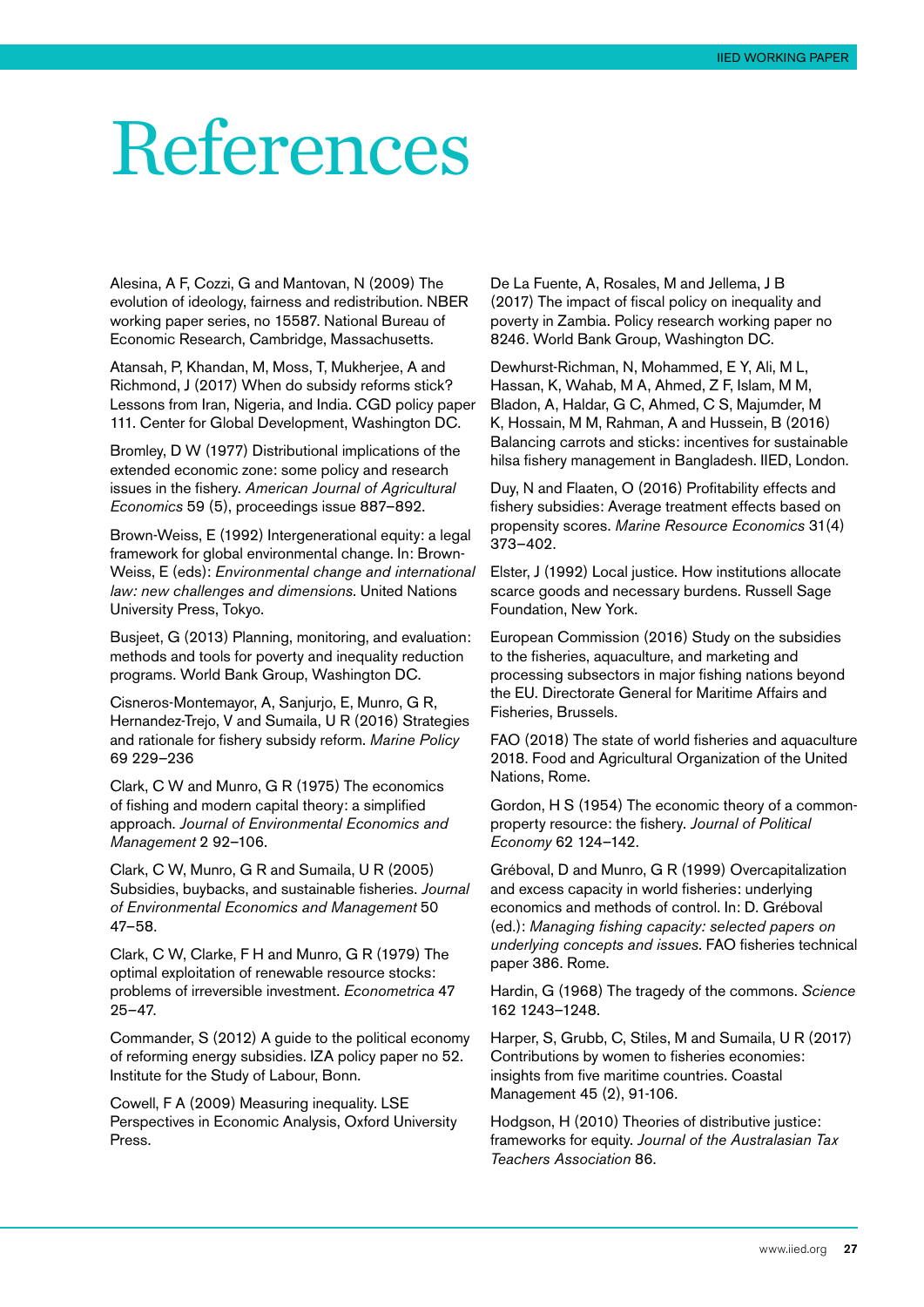IMF (2013) Energy subsidy reform: lessons and implications. International Monetary Fund, Washington DC.

Inchauste, G and Victor, D G (eds) (2017) The political economy of energy subsidy reform. World Bank Group, Washington DC.

Islam, M, Mohammed, E and Ali, L (2016) Economic incentives for sustainable hilsa fishing in Bangladesh: an analysis of the legal and institutional framework. *Marine Policy* 68 18–22.

Johansson-Sterman, O and Kunow, J (2010) Fair air: distributive justice and environmental economics. *Environmental Resource Economics* 46 147–166.

Khan, A and Chuenpagdee, R (2014) An interactive governance and fish chain approach to fisheries rebuilding: a case study of the Northern Gulf Cod in Eastern Canada. *Ambio* 43(5) 600–613.

Kopits, G (2008) The political economy of fiscal reform in Central and Eastern Europe. *OECD Journal on Budgeting* 3 1–11.

Krane, J (2018) Political enablers of energy subsidy reform in Middle Eastern oil exporters. *Nature energy*  April 2018.

Kurien, J (2007) Fisheries subsidies and beyond. Expert opinion in van Moltke, A (2007) Fisheries subsidies. In: Najam, A et al. (eds): *Trade and environment, a resource book*. International Institute for Sustainable Development, Winnipeg, Canada.

Lejour, A (2016) The political economy of tax reforms. CPB Policy brief no 08. CPB Netherlands Bureau for Economic Policy Analysis, The Hague.

Lubchenco, J, Cerny-Chipman, E B, Reimer, J N and Levin, S A (2016) The right incentives enable ocean sustainability successes and provide hope for the future. PNAS 113 (51) 14507–14514.

Merayo, E, Waldo, S and Nielsen, M (2018) Impact of a simultaneous reduction in fishing subsidies and introduction of efficient management of rents: the case of the Northwest Spanish fleet. *Aquatic Living Resources* 31 (1).

Mohammed, E Y, Ahmed, C S and Ali, L (2014) Mitigating unintended local economic impacts of the compensation scheme for hilsa management. IIED policy briefing, London.

Munro, G R and Sumaila, U R (2002) The impact of subsidies upon fisheries management and sustainability: the case of the North Atlantic. *Fish and Fisheries* 3, 233–250.

Neis, B, Binkley, M, Gerrard, S and Maneschy, M C (2005) Changing tides: gender, fisheries and globalization. Fernwood Publishing, Halifax.

Neis, Bar, Gerrard, S and Power, N G (2013) Women and children first: the gendered and generational socialecology of smaller-scale fisheries in Newfoundland and Labrador and Northern Norway. *Ecology and Society* 18  $(4): 64.$ 

OECD (2000) Transition to responsible fisheries: economic and policy implications. OECD Publishing, Paris.

OECD (2007) Subsidy reform and sustainable development: political economy aspects. OECD Publishing, Paris.

Olsaretti, S (ed.) (2018) The Oxford handbook of distributive justice. Oxford University Press, Oxford.

Pascual, U, Muradian, R, Rodriguez, L C and Duraiappah, A (2010) Exploring the links between equity and efficiency in payments for environmental services: a conceptual approach. *Ecological Economics* 69 1237–1244.

Porras, I et al. (ed.) (2019, in press) No hidden catch: mainstreaming values of small-scale fisheries in national accounts. IIED, London.

Porras, I (2019, in press) Fairer fishing: supporting inclusive fiscal reform in fisheries. IIED, London.

Porter, G (2004) Analysing the resource impact of fisheries subsidies: a matrix approach. UNEP, Nairobi.

Rawls, J (1971) A theory of justice. Belknap Press of Harvard University Press, Cambridge, Massachusetts.

Rust, S, Jennings, S and Yamazaki, S (2016) Excess capacity and capital malleability in a fishery with myopic expectations. *Marine Resource Economics*, 31(1) 63–81.

Sainsbury, D (1999) Gender and welfare state regimes. Oxford University Press, New York.

Sala, E, Mayorga, J, Costello, C, Kroodsma, D, Palomares, M L D, Pauly, D, Sumaila, U R and Zeller, D (2018) The economics of fishing the high seas. *Science Advances*, 4(6).

Salz, P (2009) Towards elimination of subsidies in fisheries. Baltic Sea 2020 Foundation, Stockholm.

Schrank, W E (2001) Introducing fishery subsidies. FAO fisheries technical paper no 437. Food and Agriculture Organization of the United Nations, Rome.

Schuhbauer, A, Chuenpagdee, R, Cheung, W, Greer, K and Sumaila, U R (2017) How subsidies affect the economic viability of small-scale fisheries. *Marine Policy*  82 114–121.

Sen, A (1979) *Equality of what?* The Tanner lectures on human values, Salt Lake City, Utah.

Sen, A (1992) Inequality re-examined. Clarendon Press, Oxford.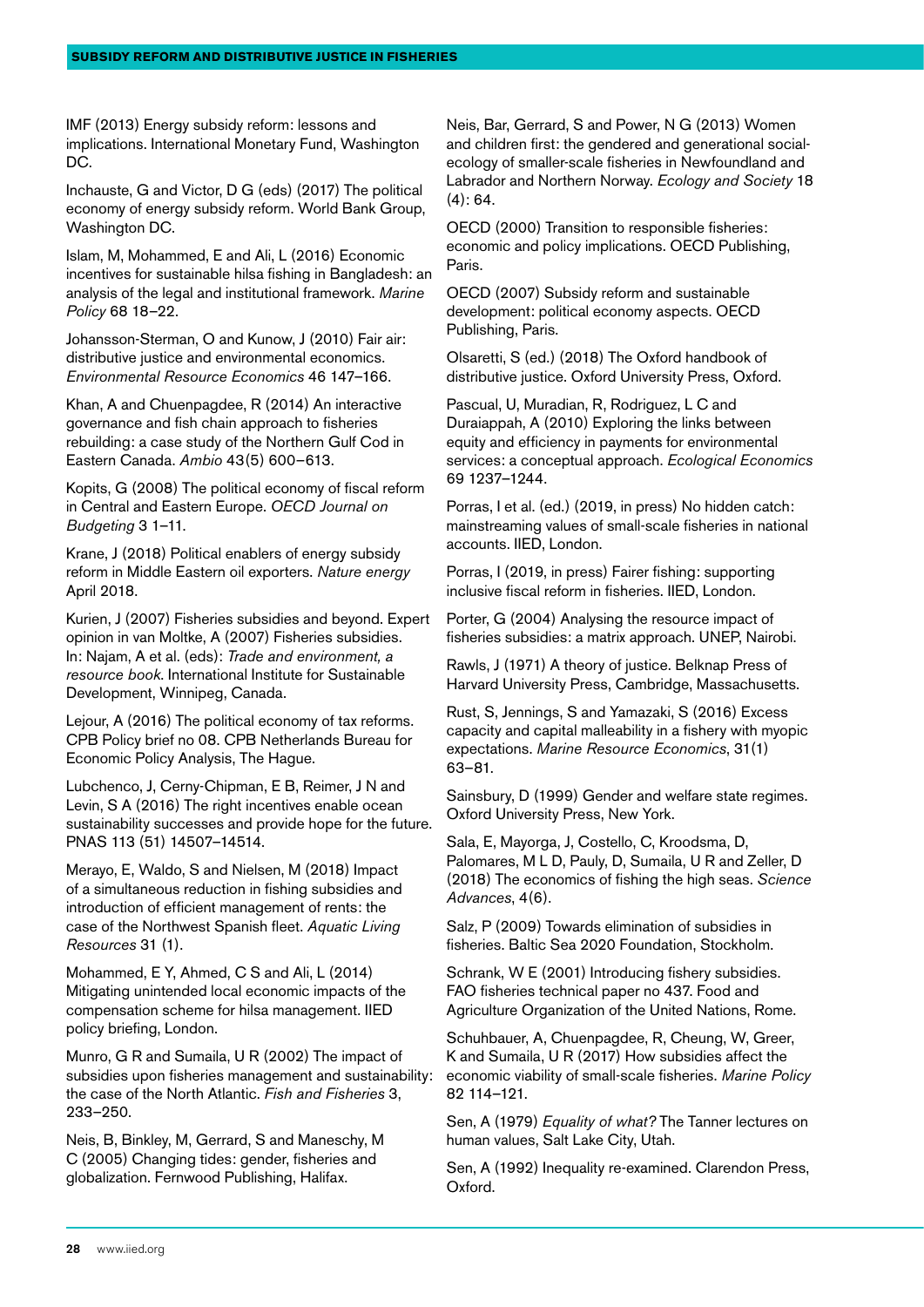Squires, D, Clarke, R and Chan, V (2014) Subsidies, public goods, and external benefits in fisheries. *Marine Policy* 45 222–227.

Sumaila, U R, Khan, A S, Dyck, A J, Watson, R, Munro, G R, Tydemers, P and Pauly, D (2010) A bottom-up re-estimation of global fisheries subsidies. *Journal of Bioeconomics* 12 201–225.

Sumaila, U R, Lam, V, Le Manach, F, Swartz, W and Pauly, D (2016) Global fisheries subsidies: an updated estimate. *Marine Policy* 69 189–93.

Swartz, E (2013) Women and the management of household food security in Paternoster. Stellenbosch University.

UNEP (2001) Energy subsidy reform and sustainable development: challenges for policymakers. Background paper no 14. Commission on Sustainable Development, New York.

Victor, D (2009) The politics of fossil fuel subsidies. International Institute for Sustainable Development, Global Subsidies Initiative, Geneva.

Westlund, L (2004) Guide for identifying, assessing and reporting on subsidies in the fisheries sector. FAO fisheries technical paper no 438. FAO, Rome.

Whitley, S and van der Burg, L (2015) Fossil fuel subsidy reform in sub Saharan Africa: from rhetoric to reality. Working paper. The New Climate Economy, Washington DC.

Wilson, J Q (1973) Political Organizations. Princeton University Press, Princeton, New Jersey.

World Bank Group and FAO (2009) The sunken billions: the economic justification for fisheries reform. Agriculture and rural development series. World Bank Group. Washington DC, Rome

World Trade Organization WTO (2017) Ministerial decision of 13 December 2017 on fisheries subsidies. WTO, Ministerial conference, Eleventh session. Buenos Aires.